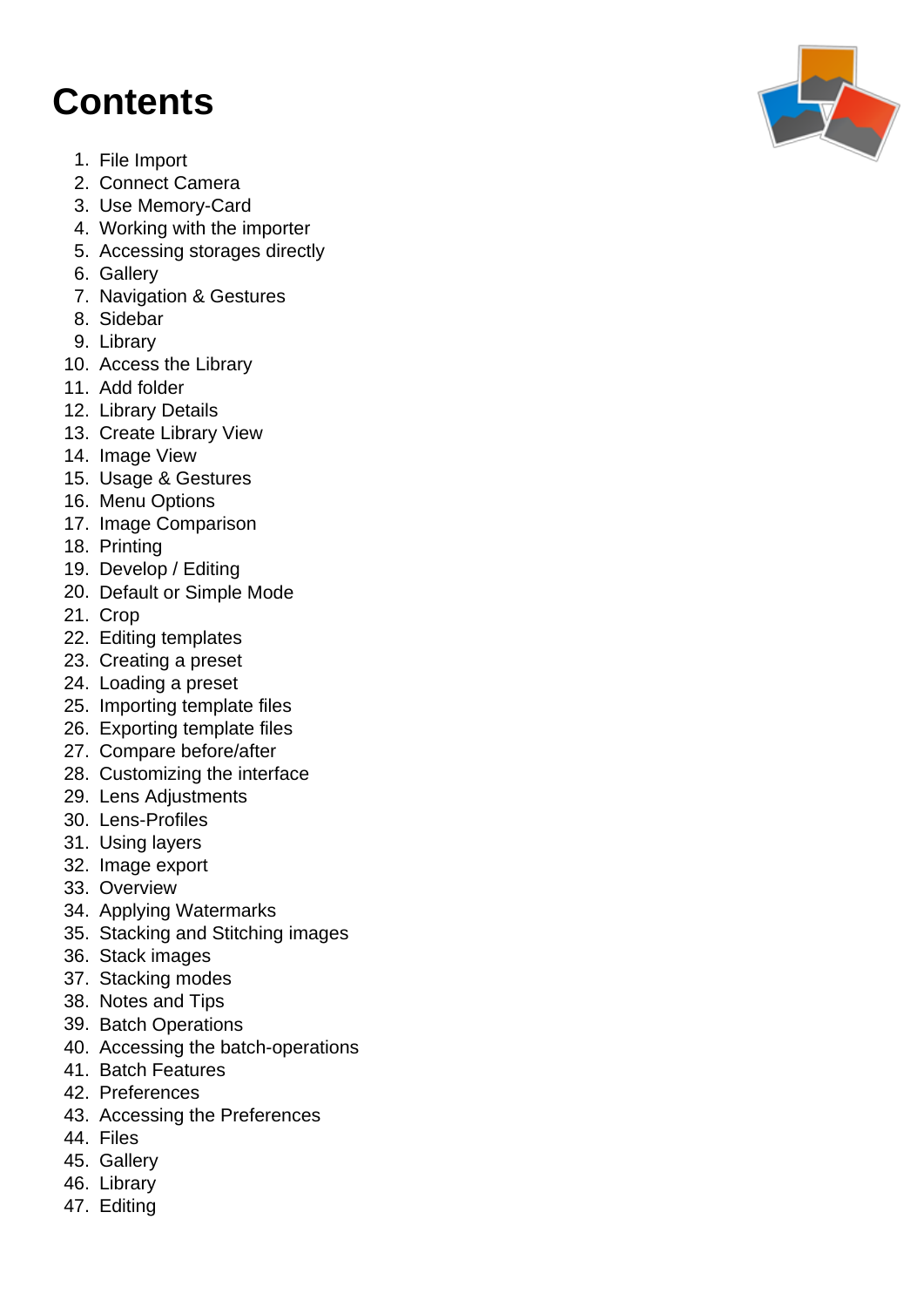- 48. Watermarks
- 49. Performance
- 50. Displaying
- 51. Compatibility
- 52. Decoder
- 53. Performance
- 54. General
- 55. Gallery
- 56. Viewing
- 57. Editing
- 58. FAQ
- 59. After editing an image, it still looks the same in the gallery
- 60. Does Photo Mate perform actual Raw decoding?
- 61. Editing and Exporting Time
- 62. How can I create Auto-Lens profiles?
- 63. How to convert raw files to jpg files
- 64. How to import images from an usb-connected camera

# **2. File Import**

This section covers how to get your images transfered to your device. This can be either by attaching the camera to your tablet or using cardreaders.

## **3. Connect Camera**

- 1. Connect your camera to your tablet
	- 1. If your tablet doesn't have a full-size usb port, use a "USB-Host Adapter Dongle".



2. If your tablet does have a full-size usb-port, you can directly connect the camera to this port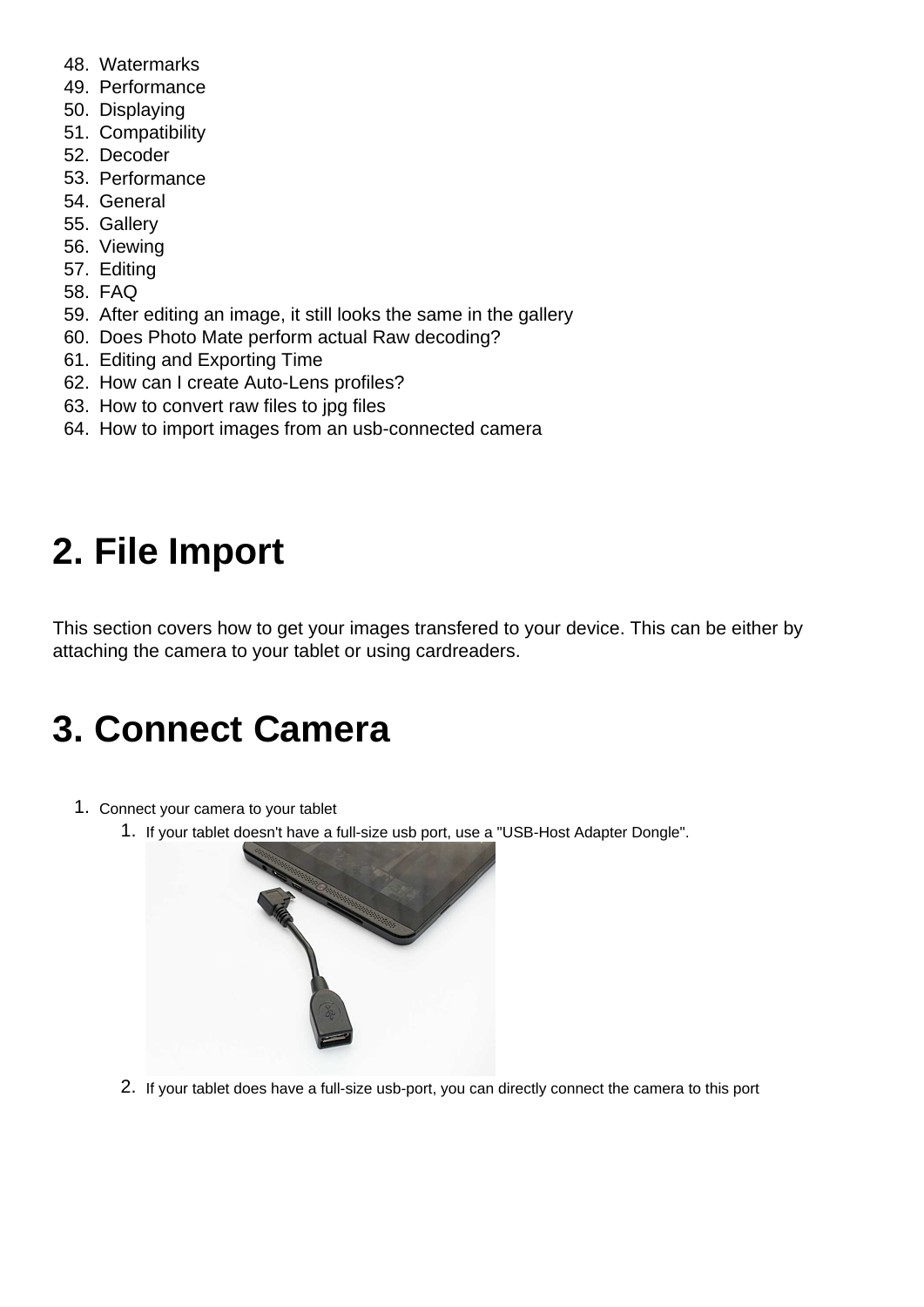

- 2. In Photo Mate, go to Menu -> Camera-Import (or select the camera icon in the menu). If you get asked, grant Photo Mate permission to access your usb-device.
- 3. Choose the Camera from the list of devices.

#### **Troubleshooting:**

- Make sure the camera is turned on
- Try turning the camera on and off if it's not detected
- Try a different usb-cable or USB-Host Adapter if possible
- Set a different transfer mode in your camera menu (should be set to "MTP")



**4. Use Memory-Card**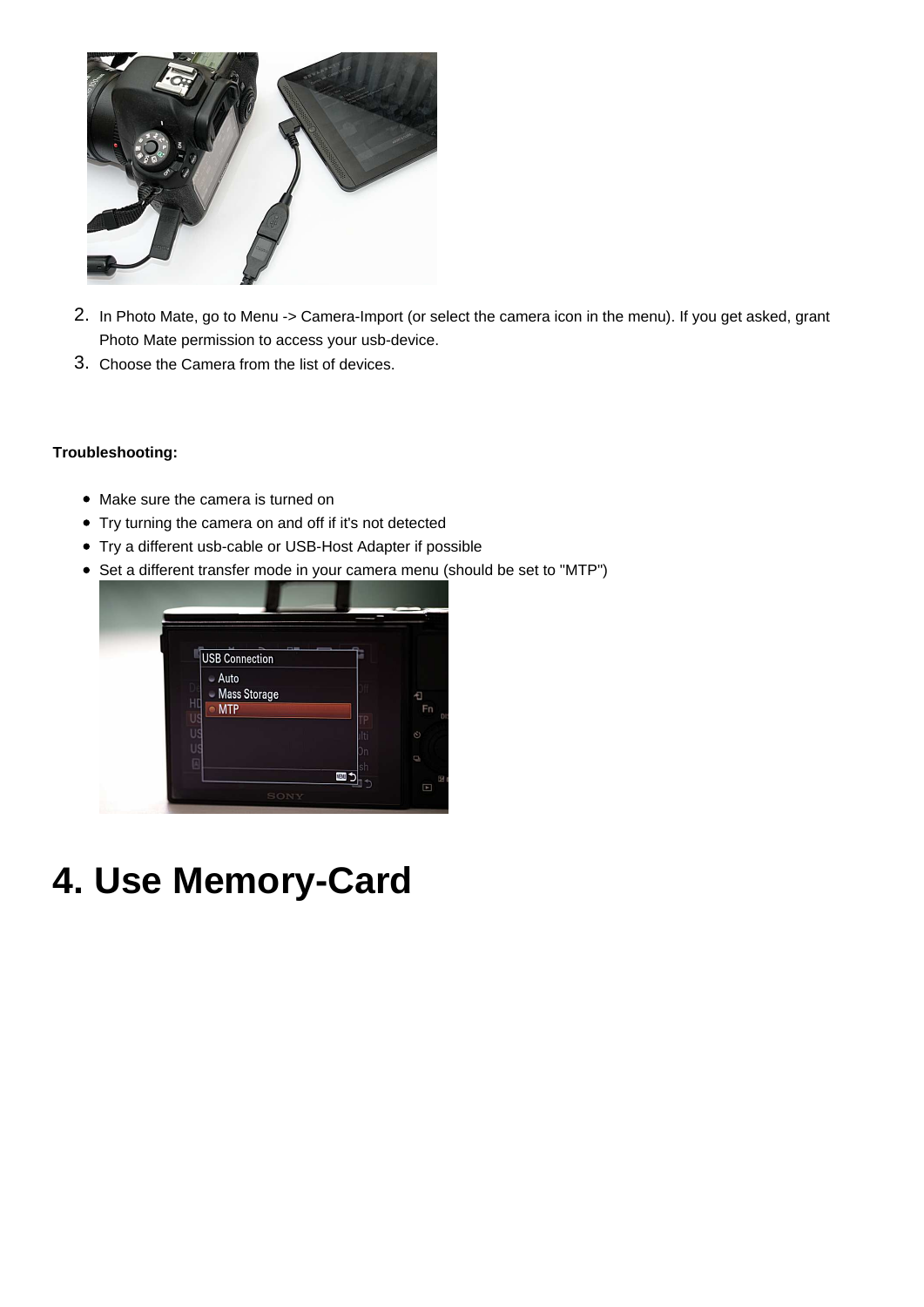You can either use a Micro-SD to SD-Adapter and insert the Micro-SD card into it while shooting with your camera, and afterwards put the Micro-SD card into your tablet.



Or connect a SD- or CF- card-reader to your tablet using a "USB-Host Adapter Dongle".



In Photo Mate, check the Storages list on the left. Press the refresh button. You should now see your external sd-card.

You can directly open and edit your images on your sd-card.

#### **Throubleshooting:**

- If you don't see the storage in Photo Mate, try to restart your device.
- Some devices (like Nexus) may not support this type of storage access.

# **5. Working with the importer**

To access the importer, use the "Camera Import" button at the top.

The importer will ask for the source storage. This can be either an external sd-card or your connected camera.

Use the "Choose-Directory" option to set the Import-Location (where your files are imported to).

The "Set Filenames..." option can be used to rename the files on import. You can also create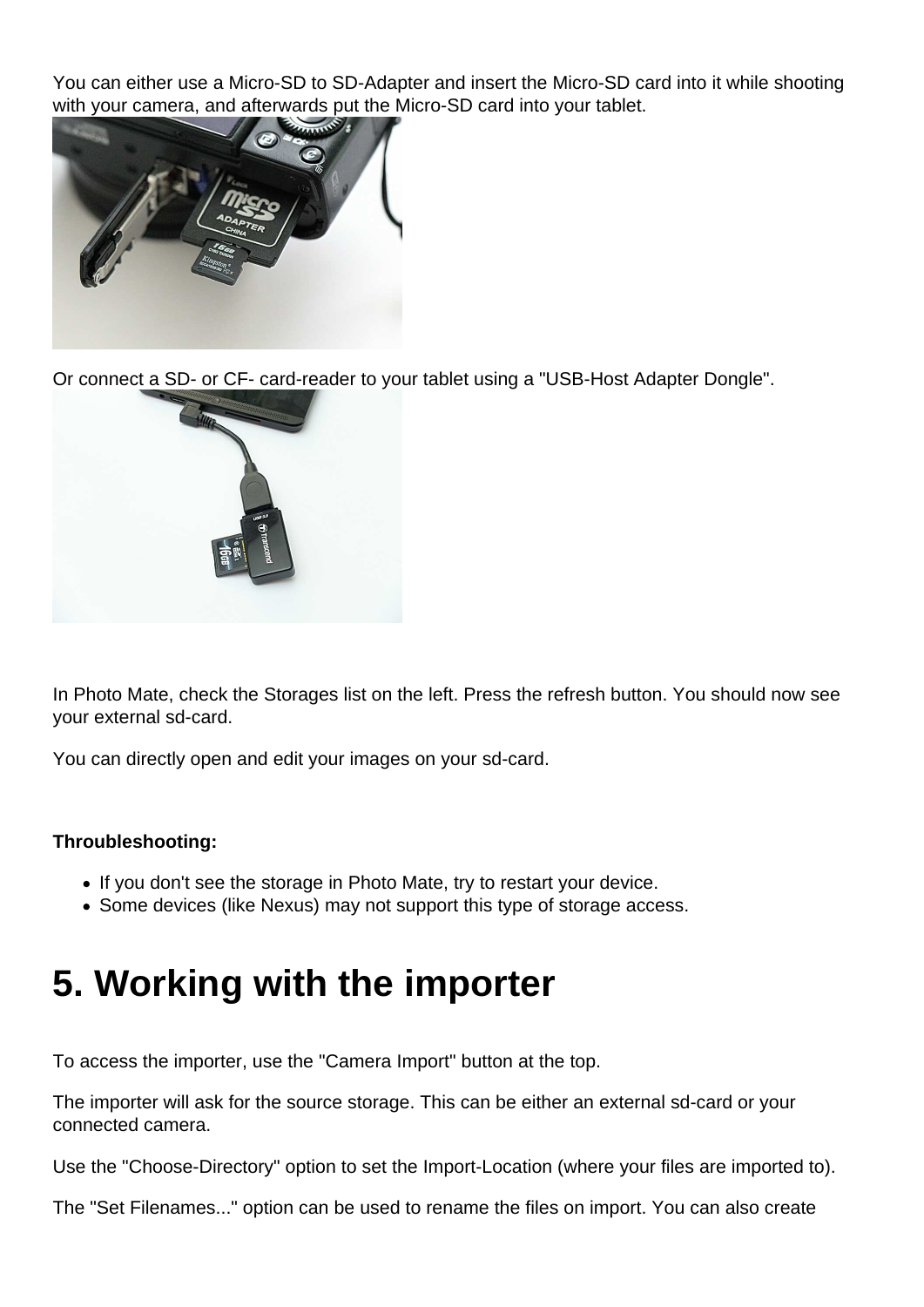folder-structures like /year/month/image to group your images based on the exif date or current date while importing. Check the presets in the dialog for different samples.

You can Copy or Move (delete) the files from your camera storage. Note: Some sources or cameras may not support moving. If the app freezes while importing, please use the copy mode instead.

Select "Start Import" to let Photo Mate load all the images available for import. You can now select which images you want to import.

### **6. Accessing storages directly**

If you've connected a card-reader or insert a micro-sd card, you can also work directly on the storage and rate or edit files directly on the card.

Use the "Storages" Menu on the left side in the gallery to find your storage. Tap on it to open the storage.

Photo Mate may come up with a dialog for gathering write-access to the storage. Please follow the steps carefully!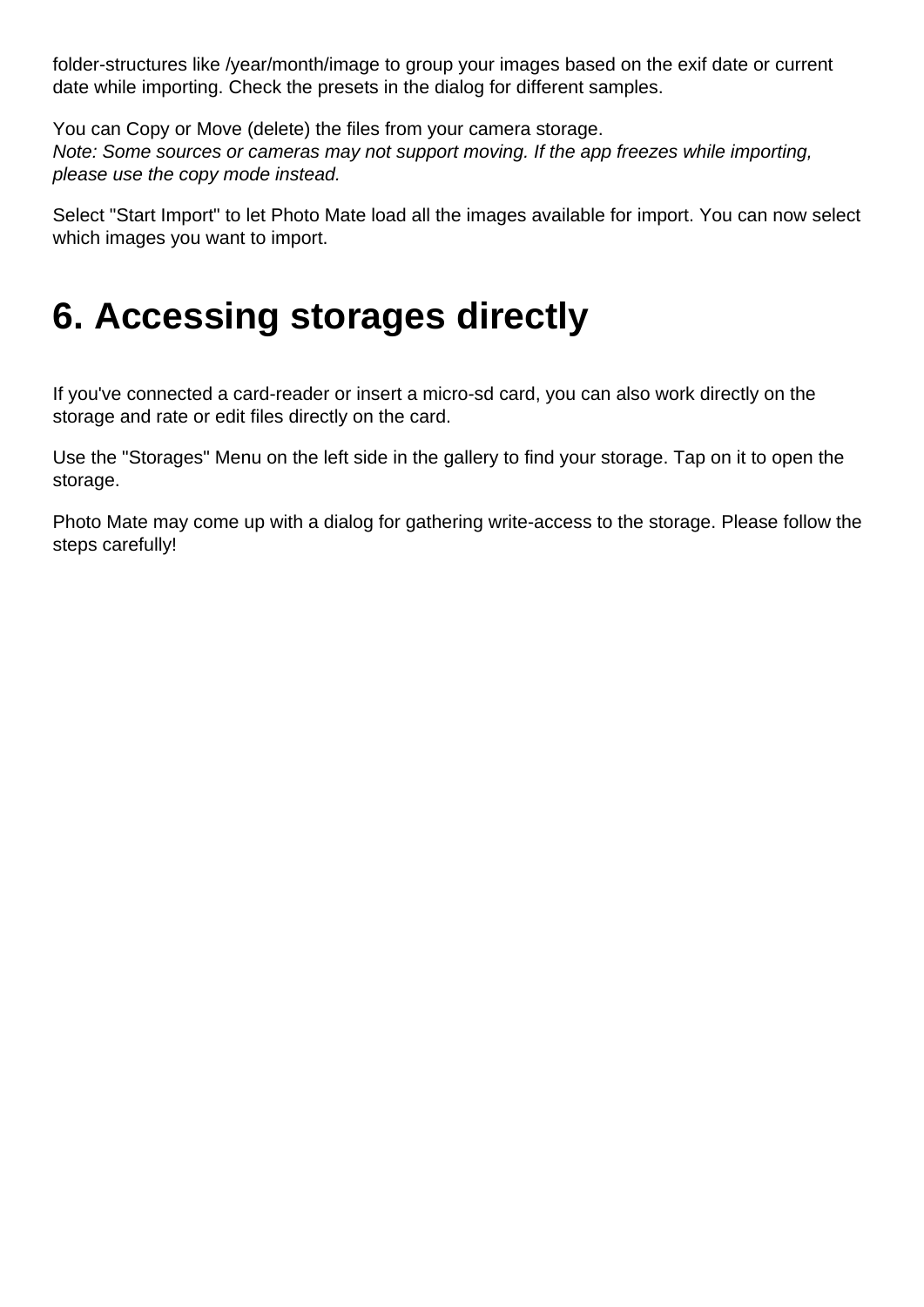# **7. Gallery**

This section covers the basic features of the gallery.

The gallery allows you to easily browse and navigate through your images.

# **8. Navigation & Gestures**

Single tap on images to open them in a full-view. Single tap on folders to open this folder in the gallery

Long tap on folders to rename or remove them Long tap on images to start a Multi-Select operation

Pinch-To-Zoom to change the size of your thumbnails.

### **9. Sidebar**

Swipe from the left to open the sidebar.

The sidebar gives you access to favorite folders, image library, storages and your folder history.

Tap on "Add Folder" to add the current folder to your favorite folders.

Long-Tap on a favorite folder to change the name in the list or add a shortcut to your android launcher

## **10. Library**



The library is a virtual collection of all your images. Regardless in which folder your images are stored, the library can show all your image files.

Further more, the library allows you to quickly filter images based on metadata, ratings and more.

When viewing images, these are automatically added to your library. To add a whole folder to your library, please read the following pages.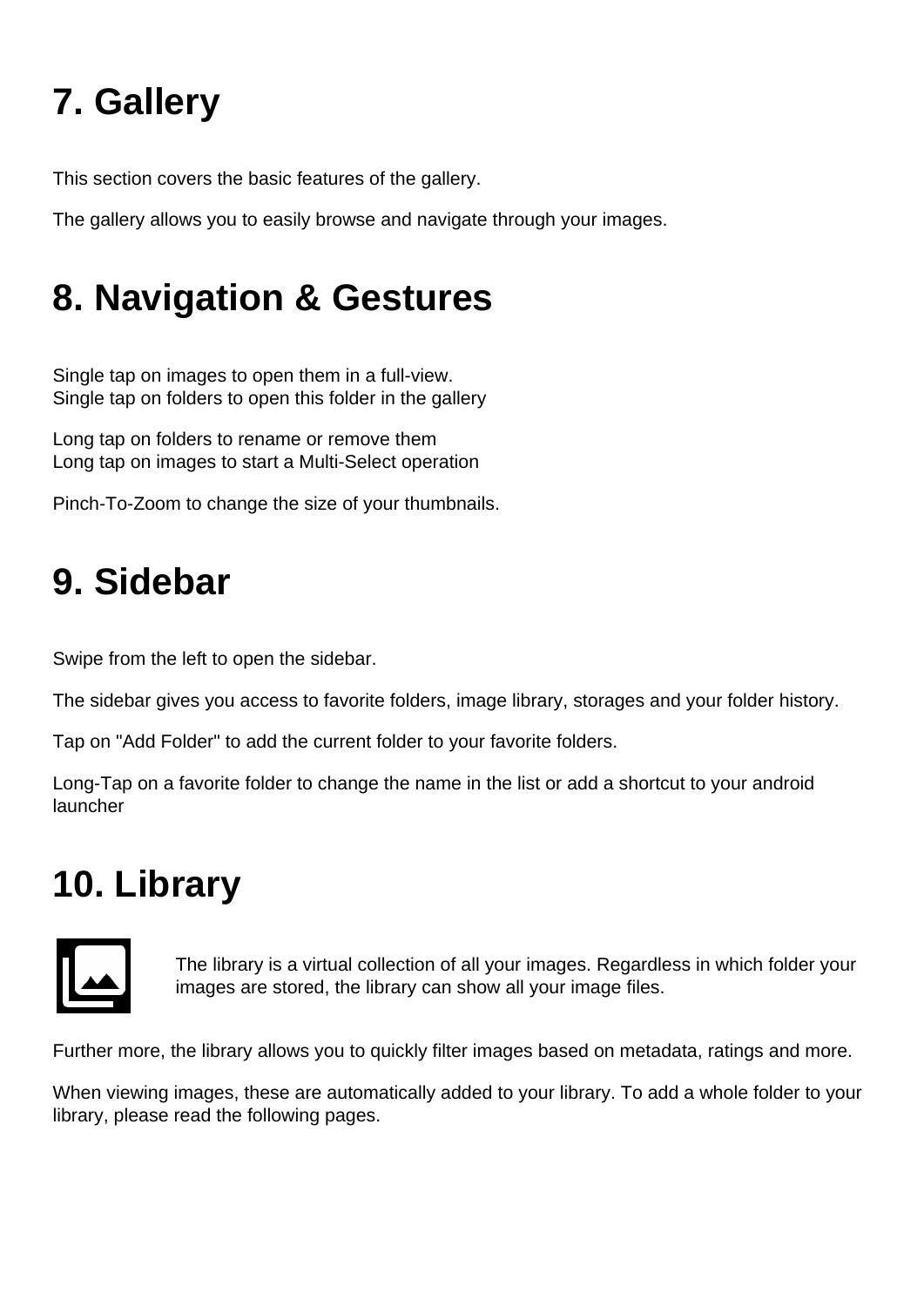# **11. Access the Library**

Open the sidebar in the gallery (Swipe from the left) The first folder in your Favorite Places is the library. Tap on it to go to the library.

## **12. Add folder**

Go to Menu -> Manage Library...

Choose "Add Folder".

Navigate to the folder you want to add. This folder, including all sub-folders, will be added to your library.

We recommend to just add folders where you actually manage your images. Adding the whole sdcard (/storage/emulated/0) to your library also adds a lot of unwanted images and icons from other apps

# **13. Library Details**

Go to Menu -> Library Details

You'll see information about how much space the library is consuming, how many images are indexed.

You can Clean the library, which will remove all files which are not existing anymore on your storage.

You can Reset the library, which will remove all images and folders from your library.

# **14. Create Library View**

You can save current filter settings as a quick access.

- 1. In the library, set your filter settings you want to save
- 2. Open the sidebar
- 3. Under Favorites, choose "Add Folder"
- 4. Enter a name for the filter setinngs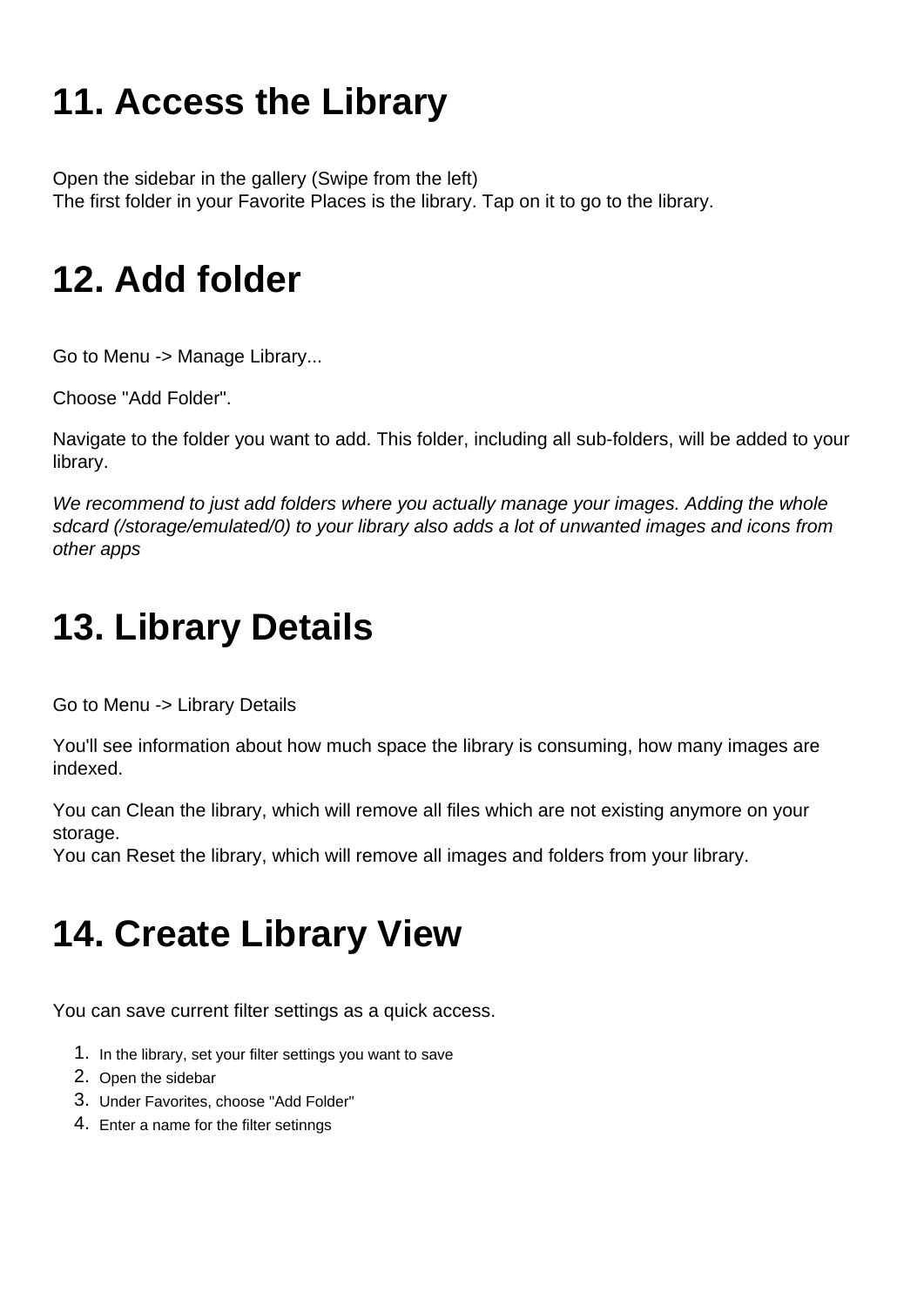# **15. Image View**

The image view allows you to view your images in full-size.

## **16. Usage & Gestures**

Swipe to the left or right to switch to the previous or next image Pinch-To-Zoom to zoom in and out Double Tap to zoom in and out

Tap on an image in the bar at the bottom to directly switch to this image

# **17. Menu Options**



Tap on this icon to toggle between no overlays, exif and exif + rating/label

Tap on this icon to change the size of the bottom thumbnail bar or to hide it

Tap on this icon to share the current image (send via mail or social network)

Tap on this icon to edit/develop this image

# **18. Image Comparison**

Go to menu -> Compare Image

You can compare images side-by-side. Use all regular gestures like Pinch-To-Zoom to check details on both images.

# **19. Printing**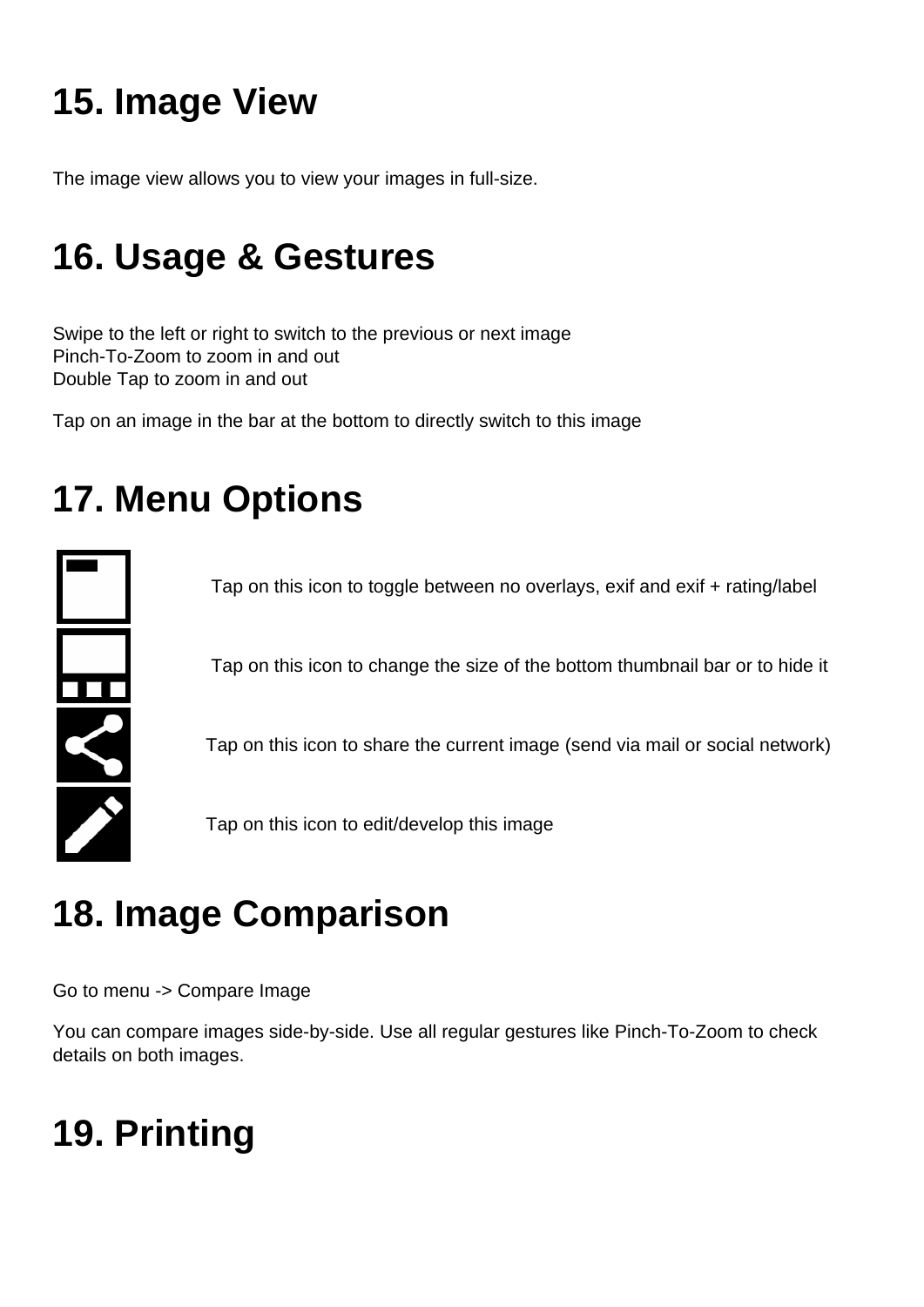#### Go to Menu -> Print

Choose the preffered mode for image scaling:



Scale image to fit

Crop image to fit

For printing via Android, a Printer Bridge is required. See the following links below for your printer:

- Epson: https://play.google.com/store/apps/details?id=com.epson.mobilephone.android.epsonprintserviceplu
- HP:<https://play.google.com/store/apps/details?id=com.hp.android.printservice>
- Canon:<https://play.google.com/store/apps/details?id=jp.co.canon.android.printservice.plugin>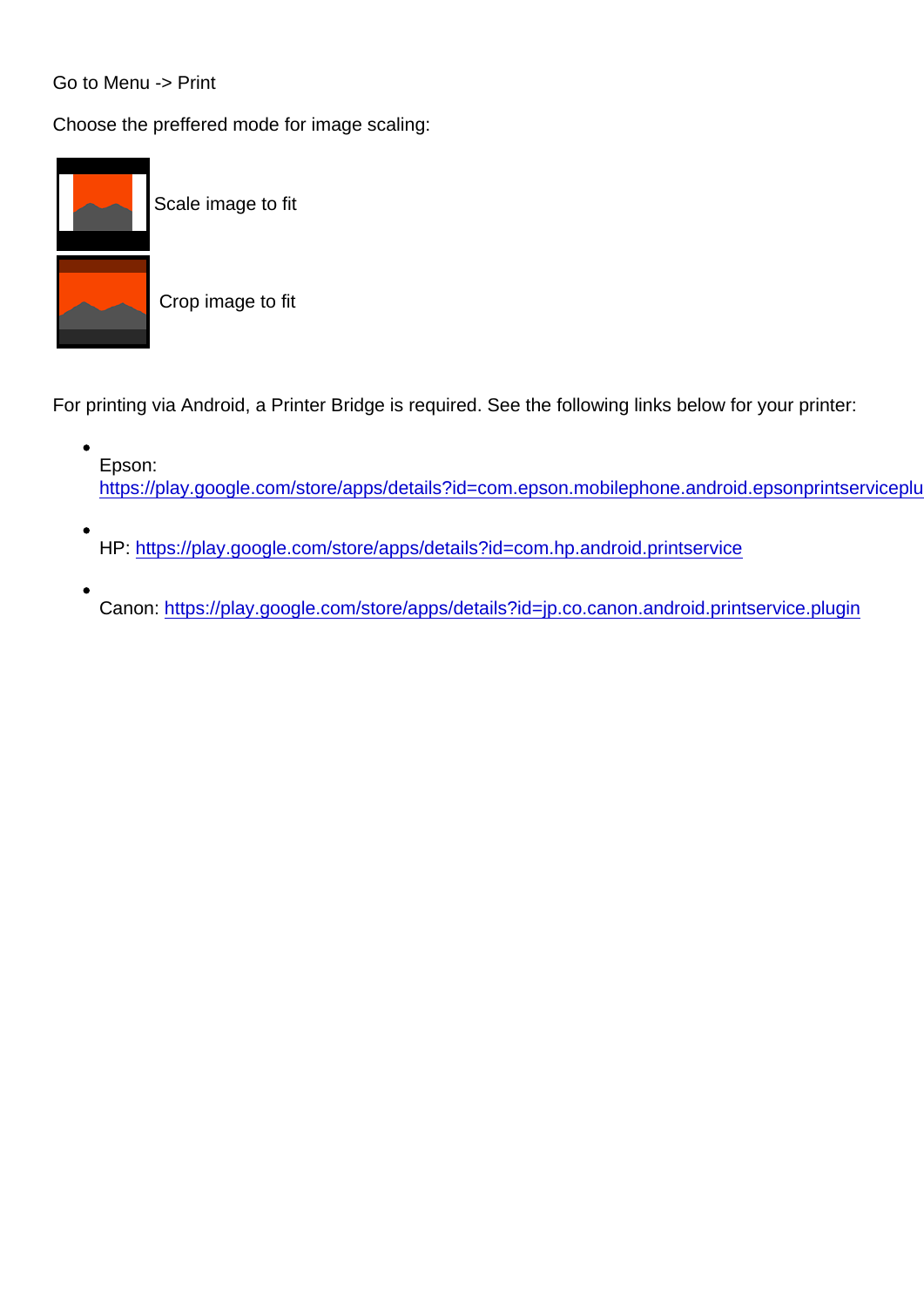# **20. Develop / Editing**



The develop function includes all major tools for editing images, including cropping and straightening, whitebalance correction and much more.

# **21. Default or Simple Mode**

When firstly accessing the editing features, you can choose between a default or simple mode

### **Simple mode**

Is intended for lightweight editing and adjustments. It covers basic options including whitebalance, Exposure, Contrast, Shadows and Highlights, Clarity, Sharpness and Noise Reduction.

This mode is recommended for Smartphones, smaller tablets or for users who just want to do quick edits.

### **Default mode**

Extends the simple mode by offering Whitebalance presets (raw images only), Layer-Based adjustments (Gradient, Circular, Brush, Lasso), Lens-Corrections and Effects

Since the default mode has a lot of options and sliders, it's recommended to use on tablets or devices with larger screen size (at least 7")

### **Changing modes**

You can always switch your mode, even while editing your images. Go to Menu -> Edit Mode

### **22. Crop**

Use the cropping icon in the menu to switch to the cropping mode

Use your fingers to adjust the cropped area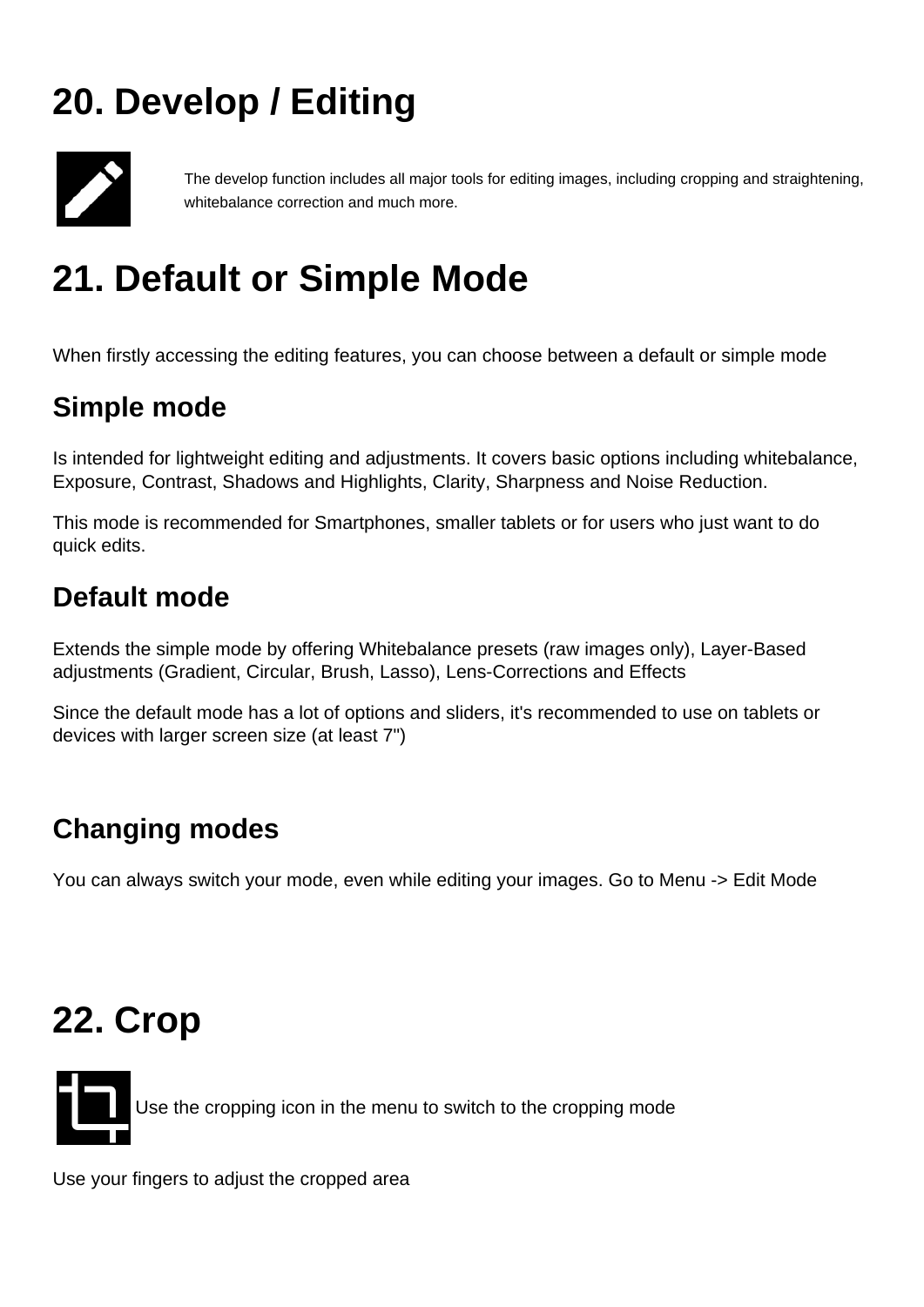Use two fingers to rotate your image

Tap on the  $\|\cdot\|$  to show additional options

You can now choose a fixed Aspect Ratio, Mirror and rotate the image (in 90° steps) or straighten the image.

## 23. Editing templates

Photo Mate supports saving of edits.

This means, all the changes you do to an image (exposure, contrast and even layers) can be stored as a preset for similar or other images.

Furthermore, you can also import or export multiple of these presets to save them or get presets from other users.

### 24. Creating a preset

- 1. Switch to the develop mode
- 2. Adjust any image with the values you want to store as a preset
- 3.

Tap on the in the upper right to show the add preset dialog

4. Follow the steps to store the edits as a preset

### 25. Loading a preset

- 1. Switch to the develop mode
- 2. Choose any image which you want to apply the preset to
- 3.

Tap on the in the upper right to show the choose preset dialog

4. Choose the preset you want to apply

# 26. Importing template files

- 1. Download a pmx-template file from [www.photo-mate.com/presets](http://www.photo-mate.com/presets) or somewhere else (using your device)
- 2. Open Photo Mate and navigate to the download folder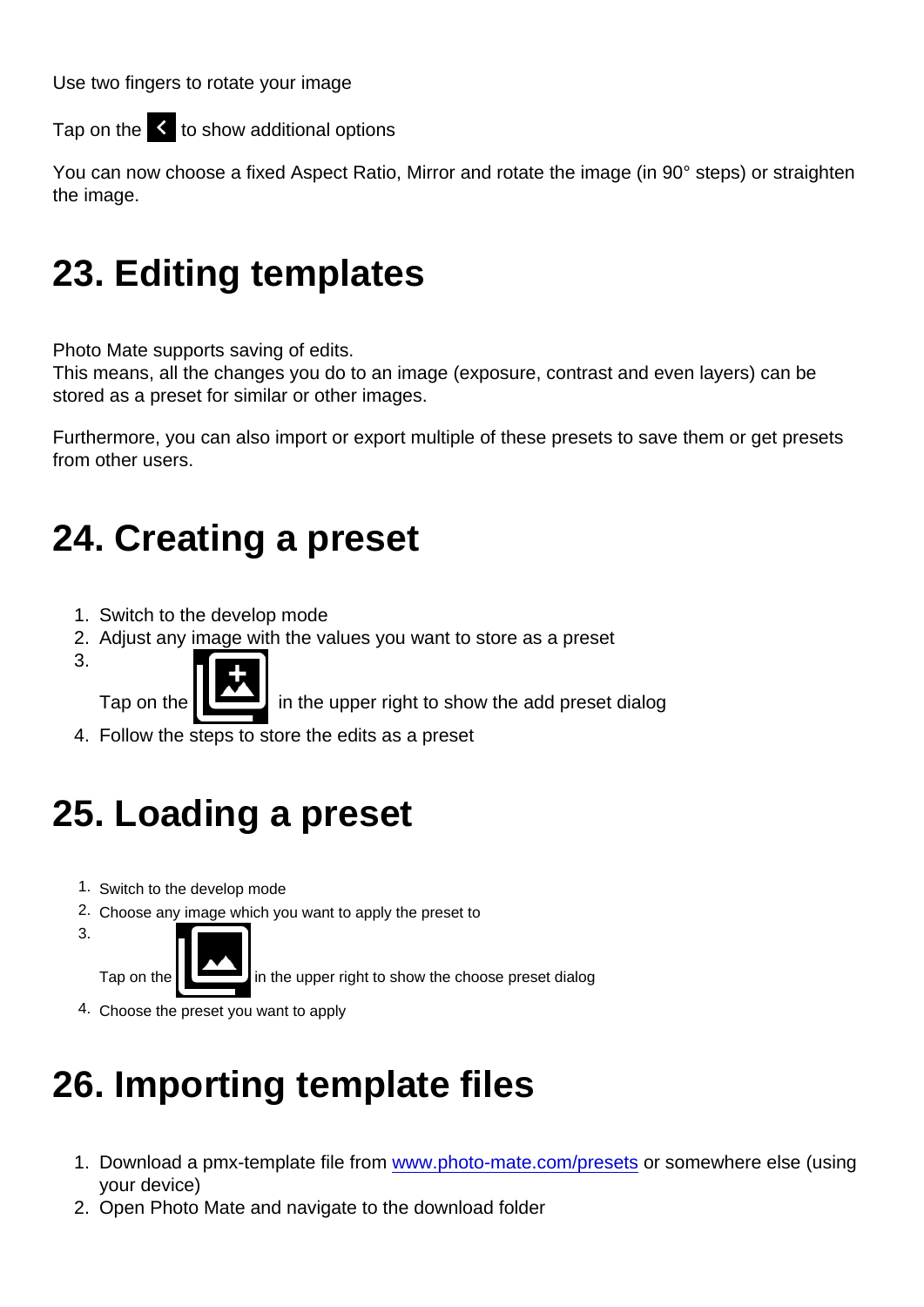- 3. Tap on the PMX-File in Photo Mate
- 4. Follow the steps to finish import

# **27. Exporting template files**

You can export all your presets in case you want to share them with other users or copy them to a new device.

- 1. Go to Menu -> Preferences
- 2. Choose Editing on the left
- 3. Tap on Export XMP-Presets
- 4. Check the Notification to find the exported pmx-file

## **28. Compare before/after**

Go to the "Preview" heading. There are several icons to use:

- Show the whole edited image
- While this button is pressed, Photo Mate will show the "before" image
- **Example 2** Show the current edits on the left, and the "before" on the right
- **T** Show the current edits on the right, and the "before" on the left
- Show the current edits on the top, and the "before" on the bottom
- Show the current edits on the bottom, and the "before" on the top

Switch the current edits and the "before": All edits you've done will now be stored in the "before" side, and you can do a new edit. Press it again to switch the current edits again with the last stored edits. This allows you to easily compare two seperate edits.

# **29. Customizing the interface**

Photo Mate allows you to customize your editing interface.

### **Histogram**

Go to Menu -> Histogram to choose the Histogram mode or to disable it

### **Top bar**

Use the  $\left| \frac{1}{2} \right|$  to unlock the bar from the top.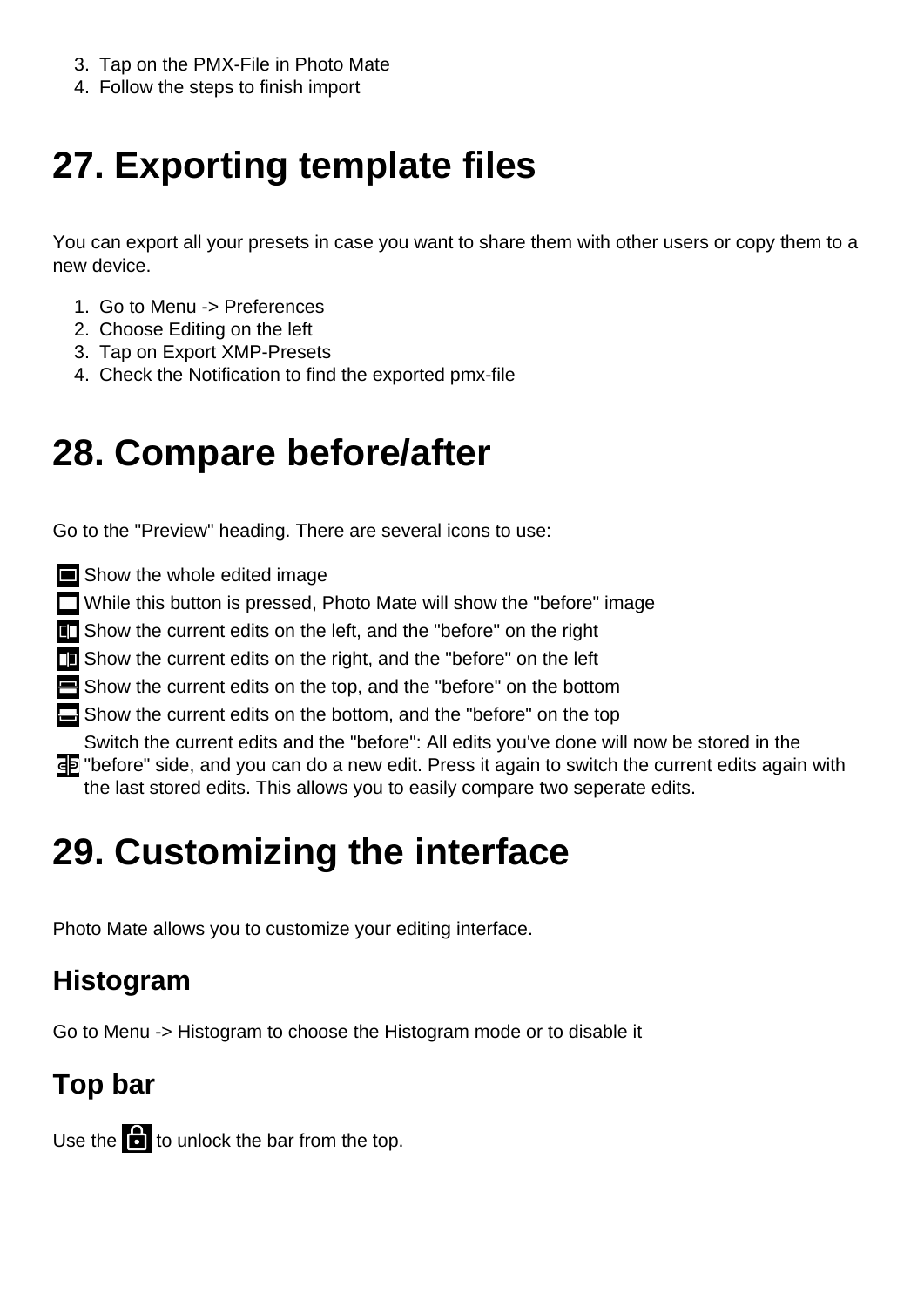### **Editing tools**

Long-Tap on an heading (like "Basics") to re-order the tools. Note: You should close all tools first by tapping once on each of the headings

### **Sidebar size**

Go to the "Tools" heading and use the "Sidebar Size" slider to adjust the width of the tools section

# **30. Lens Adjustments**

This section covers various information about using Lens-Profiles or doing custom lensadjustments.

# **31. Lens-Profiles**

Lens-Profiles provide an easy way to automatically correct distortion, vignetting and chromaticaberration for common lenses.

Photo Mate ships with the Lensfun Database, which contains several profiles for lenses from various manufacturers.

When you open a raw-file, Photo Mate will read the exif-data and check if it finds a suited lens. If so, the option "Use Profile" is enabled. Activate it to use the automatically detected profile. Note: When you use a Fixed-Lens camera and edit your raw, this option is may active by default.

Important: When editing jpg-files, your camera may already applied lens-corrections. Do not use this option in such cases.

# **32. Using layers**

Layers are a great way to make local adjustements to an image.

Open the "Layers" panel and choose the  $\Box$  icon to add a new layer.

Choose one of the layer types from the list:

- Gradient: A gradient layer. Good for doing large-area adjustments like changing the sky in a landscape image
- Circular Gradient: An ellipse layer. Good for effects like vignette or adjusting skin tones
- Brush: A layer which allows you to draw several points. Good for more complex structures.
- Lasso: A layer which allows you to draw an outline: Good for more complex structures or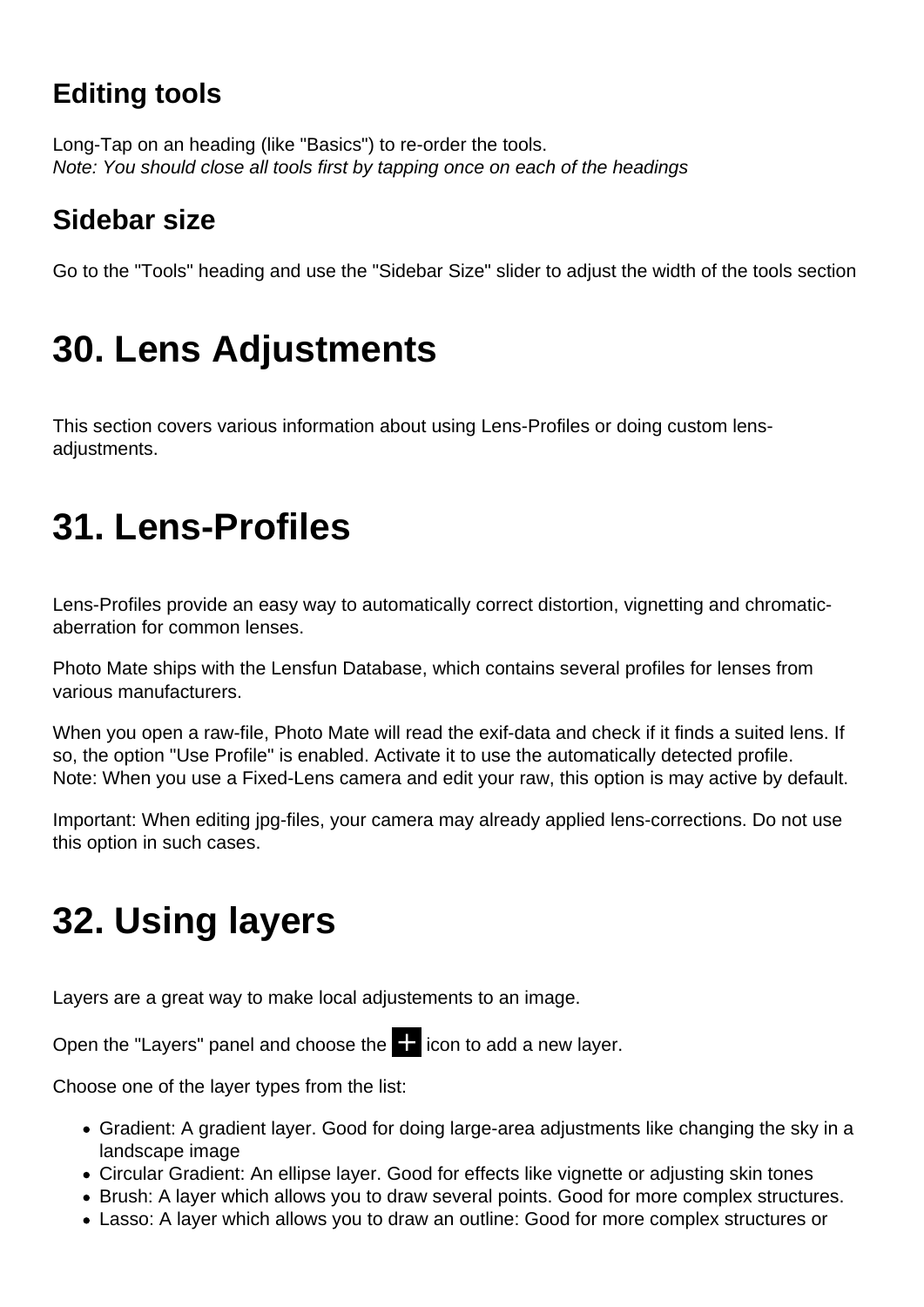masking.

Threshold: Allows you to select a source color. All areas with the same color will be affected. Good for color keying or other effects.

After the layer is added, you will see several adjustment options below.

To delete a layer, select the layer from the list and use the  $\Box$  icon.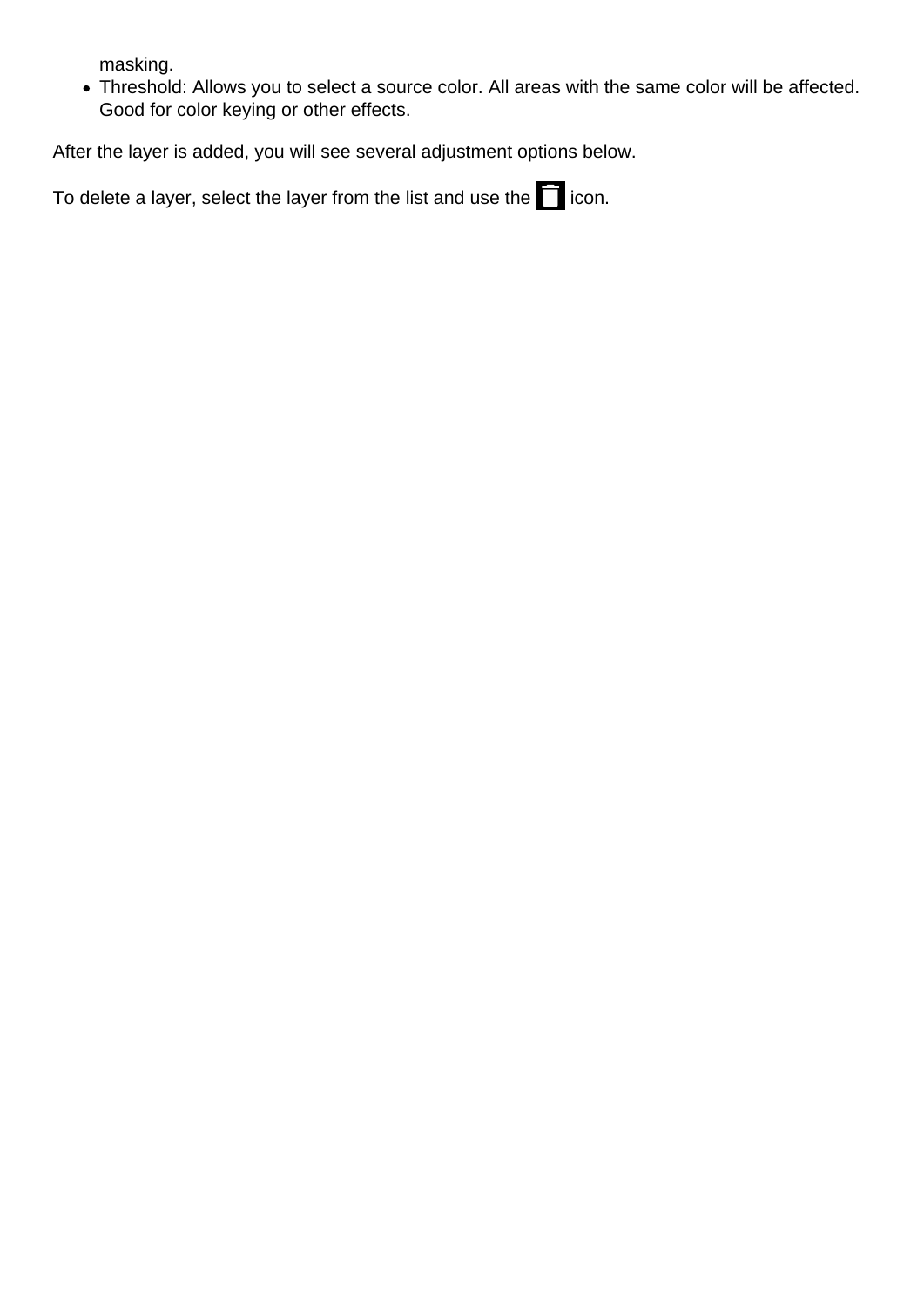# **33. Image export**

This section covers information about the options for image exporting.

### **34. Overview**

#### **Current Folder / Other Folder:**

Choose the destination of your files to export. Use the "Choose Directory..." option to select a directory on your device.

#### **Export to Sub-Folder**

if you enter a folder, Photo Mate will create a new folder at your destination location and store the images to export there.

#### **Output-Name**

Choose a renaming-option. Use "Set New File-Names..." to create a custom name using the jokers shown at the bottom.

#### **Output-Format**

The Format your image should be converted or saved to

- Jpg: Normal jpg image (4:2:2 subsampling)
- Jpg (High Quality): jpg image with 4:4:4 subsampling (full-resolution color-channel)

Note: Exif-Data can just be copied if you export to jpg

#### **Output-Size**

Use "Choose Size..." if you want to resize the image

#### **Apply Watermark**

Choose a watermark preset from the list you want to apply. Please also see the information in the watermark section

#### **Output-Sharpening**

This will post-sharpen the image. Only recommended if you resizing the image.

#### **Existing files**

What should happen if a file with the same name exists:

• Skip: These files are skipped (not exported)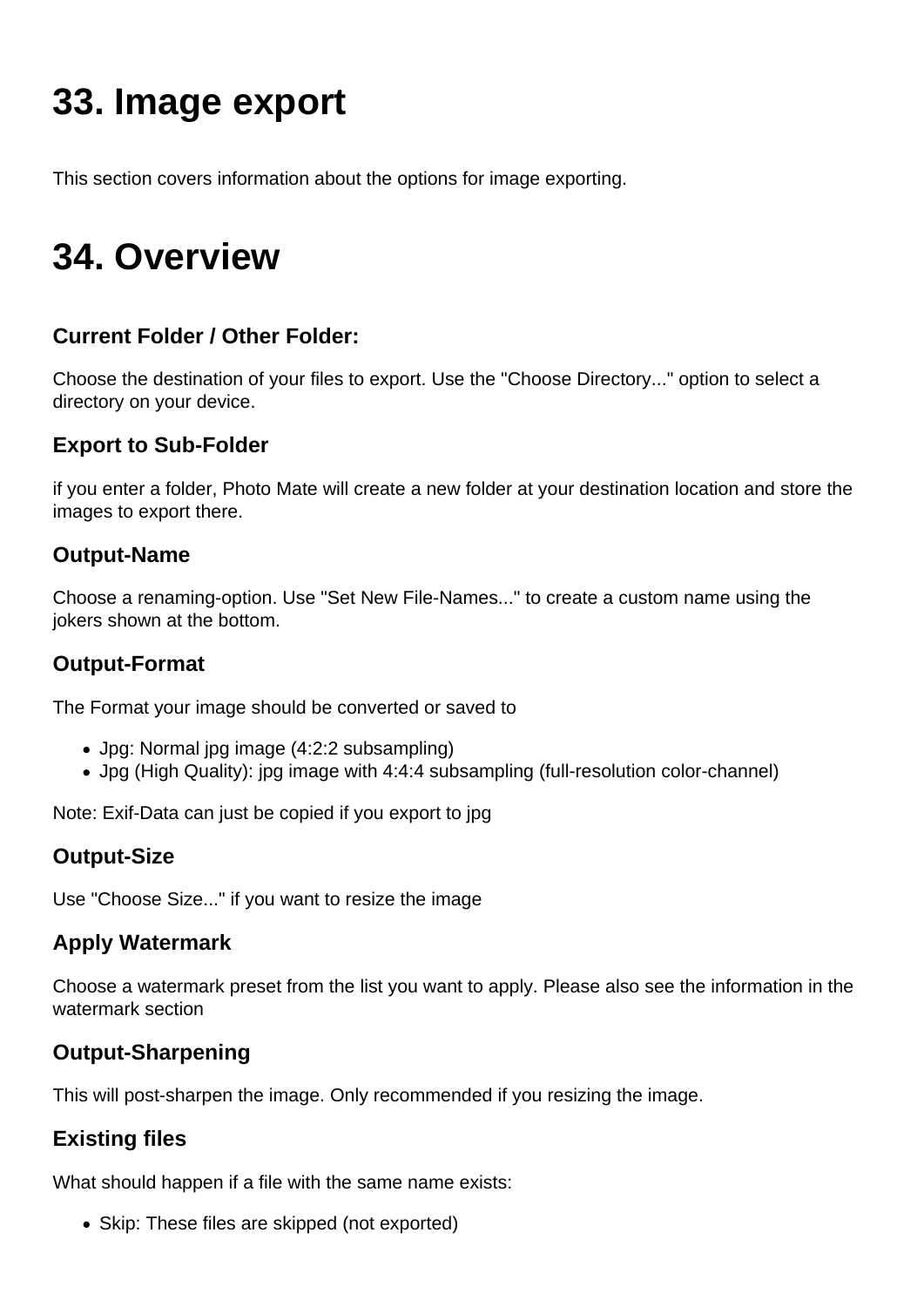- Overwrite: These files are exported and the existing files are overwritten
- Use unique names: The exported files will be renamed (with a number at the end of the name), the existing files remain.

#### **Render XMP settings**

If this option is turned on, any editing changes you made to the images are applied to your exported images. In default settings, activating this option also means that real raw-decoding is done (otherwise, just the embedded preview will be exported)

#### **Copy Exif Information to JPG**

This will copy all exif-information from your original file (like date, camera, ISO, etc.) will be copied into the exported image.

#### **Save Export Preset**

Save all the settings as a preset for similar exports. Enter a name for the preset. If you enter a name which already is a preset, this preset will be updated with the current settings.

### **35. Applying Watermarks**

You can apply watermarks to your exported images.

To create a new watermark preset, open Photo Mate, go to Menu -> Preferences -> Watermarks. Enter a name for your new watermark setting.

#### **Watermark type**

Choose if you want to use a png image as a watermark or a text.

#### **Select watermark**

In case you choose a png-image as your watermark type, choose a transparency png file as a watermark. You can use any software to create this file.

#### **Watermark text**

In case you choose text as your watermark type, enter the text you want to render. You can use multiple lines as well as special jokers for displaying exif data.

#### **Watermark Position**

Set position and size of your watermark. Also use this option to see a live-preview of your watermark.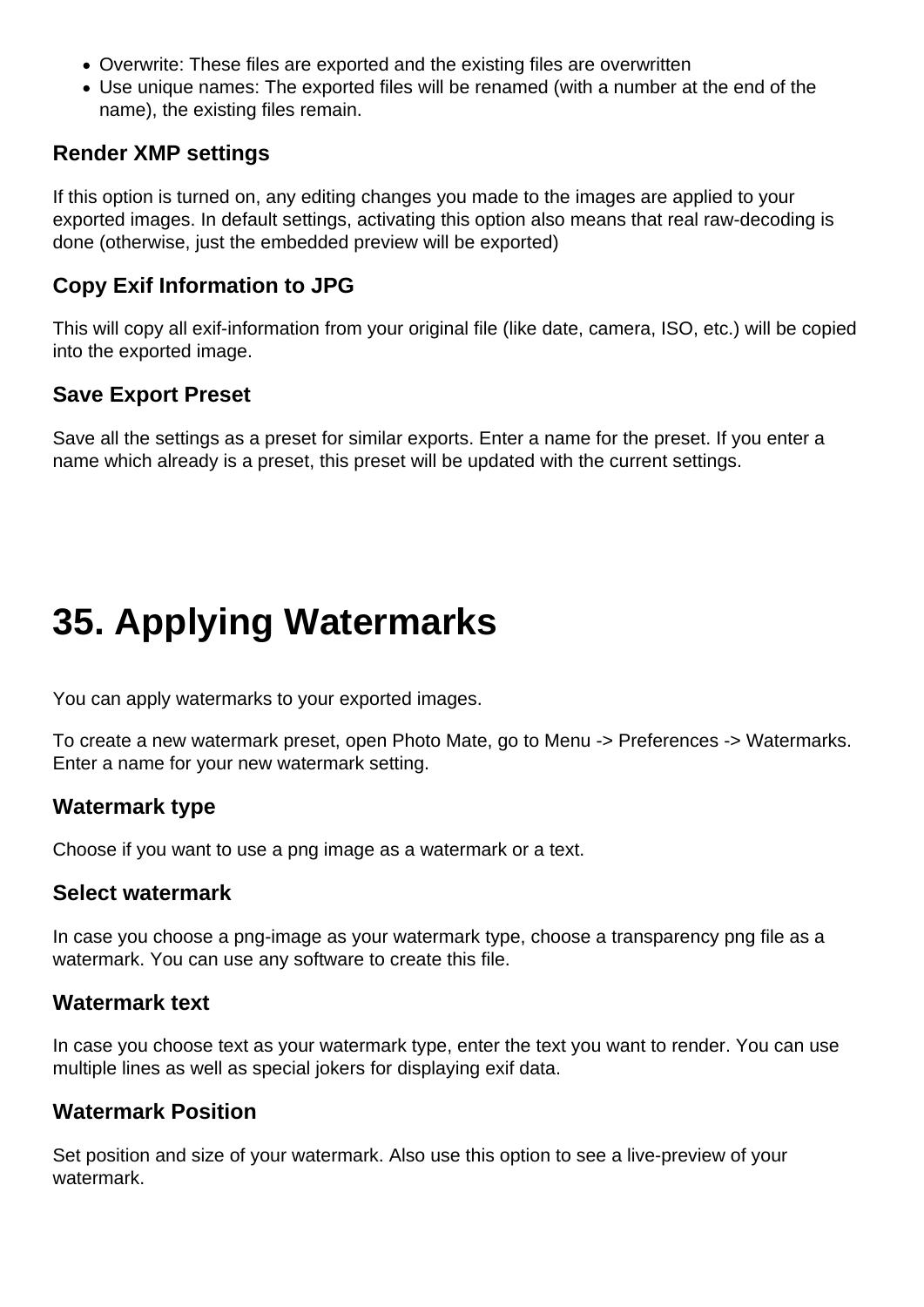#### Keep Aspect Ratio

When activated, the watermark will not be stretched or squeezed.

Watermark is dynamic image

Watermark is a special kind of file. Learn more in this tutorial: [https://www.youtube.com/watch?v=eB0vQf\\_fcwQ](https://www.youtube.com/watch?v=eB0vQf_fcwQ)

When done, choose the new watermark under "Apply Watermark" in the export dialog.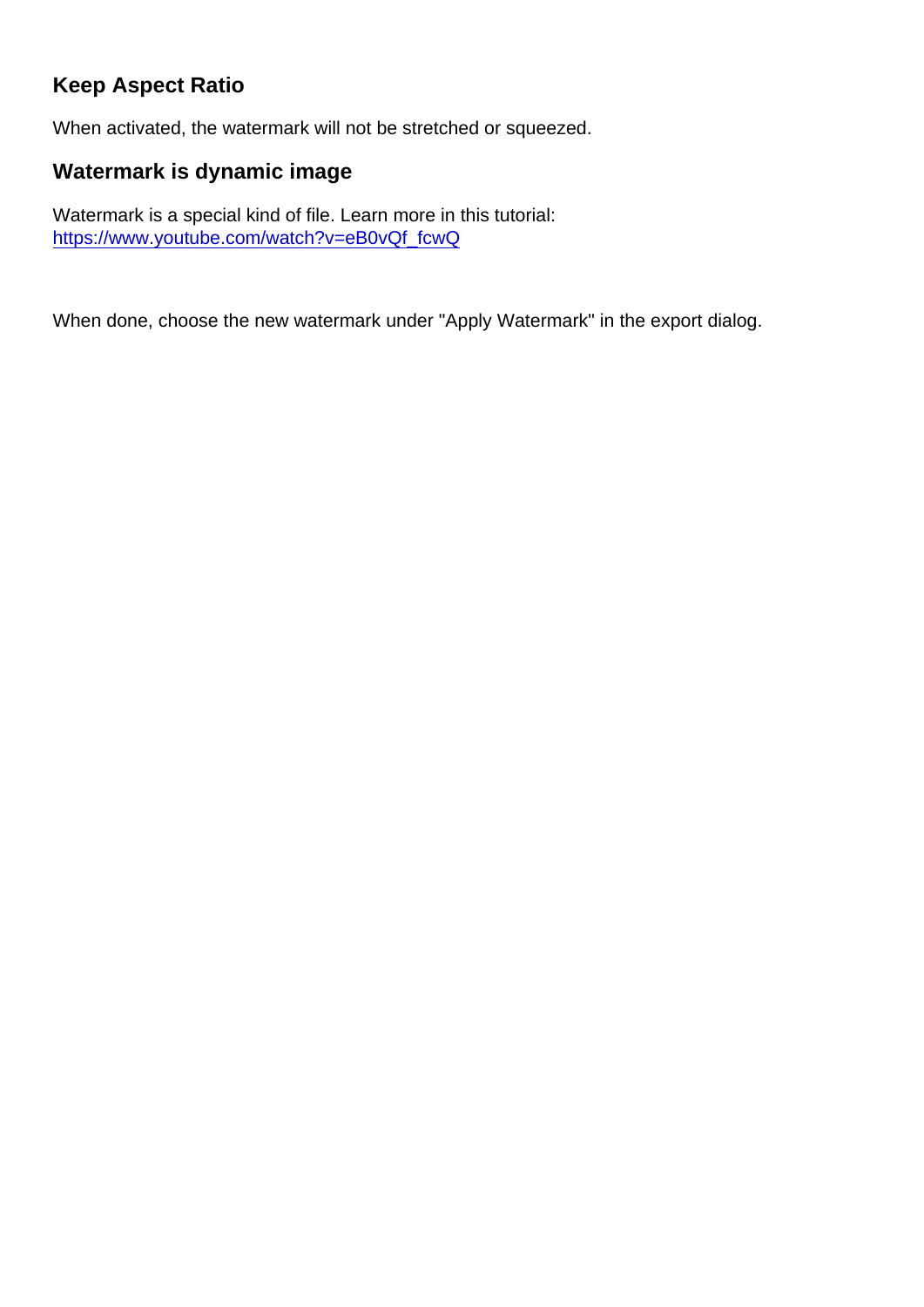# **36. Stacking and Stitching images**

This section explains how to stack (e.g. HDR) or Stitch (create Panorama) multiple images together.

# **37. Stack images**

- 1. Select all images you want to stack by long-tapping on the first image to activate multi-select, then tap on all images you want to stack
- 2. Choose Menu -> Combine Images...
- 3. Choose a mode to use (see Stacking modes)
- 4. Press "Start" to start stacking

## **38. Stacking modes**

| Mode                          | Usage scenario                                                                                                                  |  |
|-------------------------------|---------------------------------------------------------------------------------------------------------------------------------|--|
| Stitching (Panorama)          | Combine multiple images to a panorama                                                                                           |  |
| Average (Noise-<br>Reduction) | Averages the pixel values of all images, can be used to reduce noise or<br>to simulate long-exposures                           |  |
| Median (Remove<br>Objects)    | Uses the median value of each pixel across images, can be used to<br>remove moving objects, but usually needs at least 5 images |  |
| Maximum                       | Uses the highest pixel values of all images, can be used for star-trails                                                        |  |
| Minimum                       | Uses the lowest pixel values of all images                                                                                      |  |
| Add (Bright images)           | Adds all the pixel values of all images, can make a lot of underexposed<br>images brighter                                      |  |
| Light-Compression<br>(HDR)    | Compresses the lights and shadows of all images. Useful if you have<br>an exposure bracketing and want to generate a HDR-Image  |  |

# **39. Notes and Tips**

Some things to keep in mind when stacking images

- Use the same image format (e.g. raw or jpg) for all images, don't mix them
- Use the same orientation (either portrait or landscape) for all images
- Use the same resolution for all images
- Stitching and Median may crash when using too many images, try to lower the amount of images or use an other mode (like average)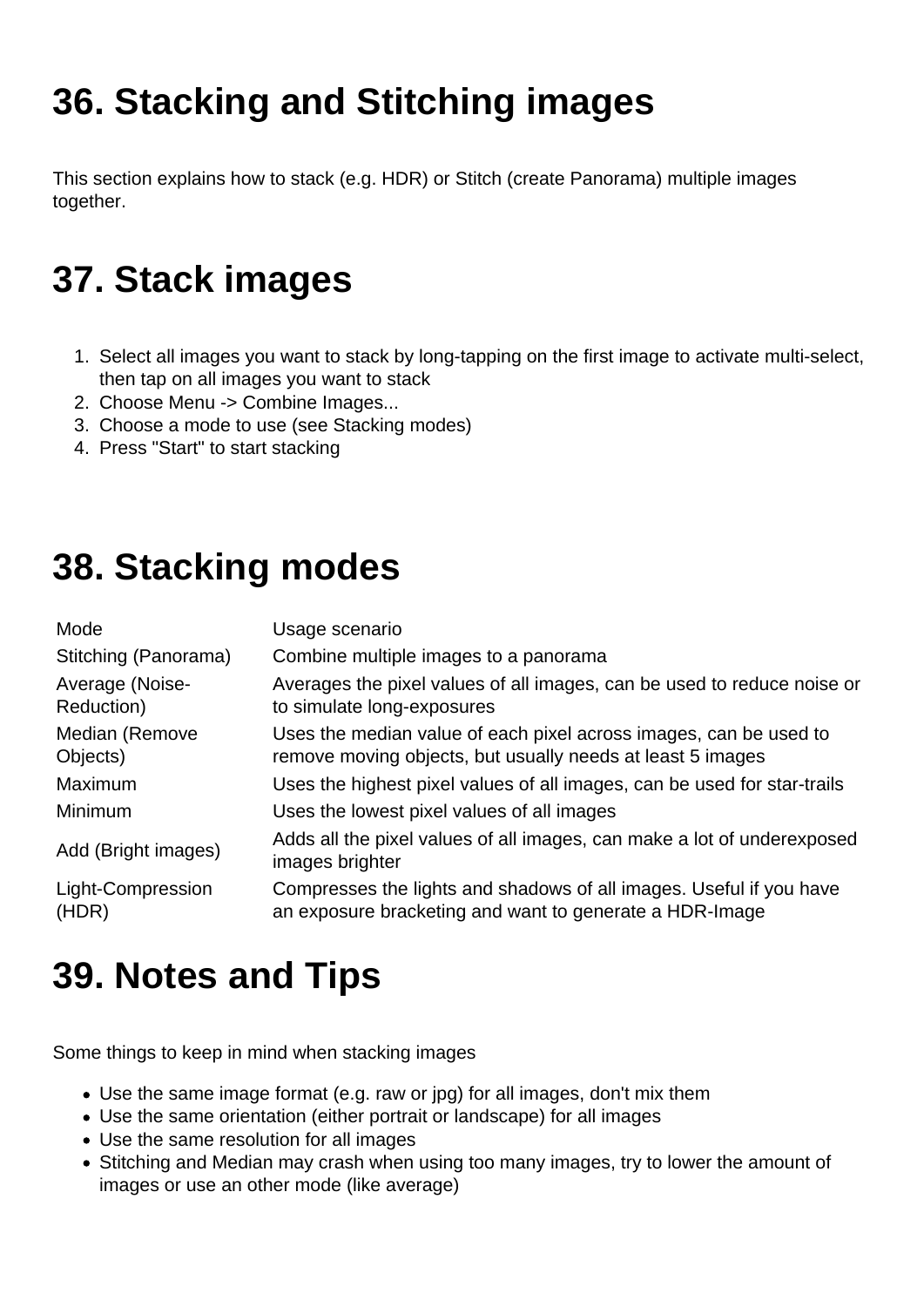# **40. Batch Operations**

This section covers operations for multiple images.

### **41. Accessing the batch-operations**

To access the batch operations, open a folder or the library, long-press on any image you want to apply settings. Now, mark all other images you also want to apply the same settings. If done, choose "Batch Options" in the top menu.

## **42. Batch Features**

Here are the individual functions explained which can be applied in batch:

- Apply: Apply the choosen rating or label to all selected files
- Remove: Remoe the choosen data from all the selected files
- Set GPS Location: Pick a location you want to geo-tag your images with
- XMP Keywords: Open the Keywords dialog to set all the Keywords you want to apply, as well as IPTC data
- Choose XMP-Template: Choose a XMP-Editing template to be applied (only relevant if you want to export/convert the files later)

Press "Apply" to begin the batch operation.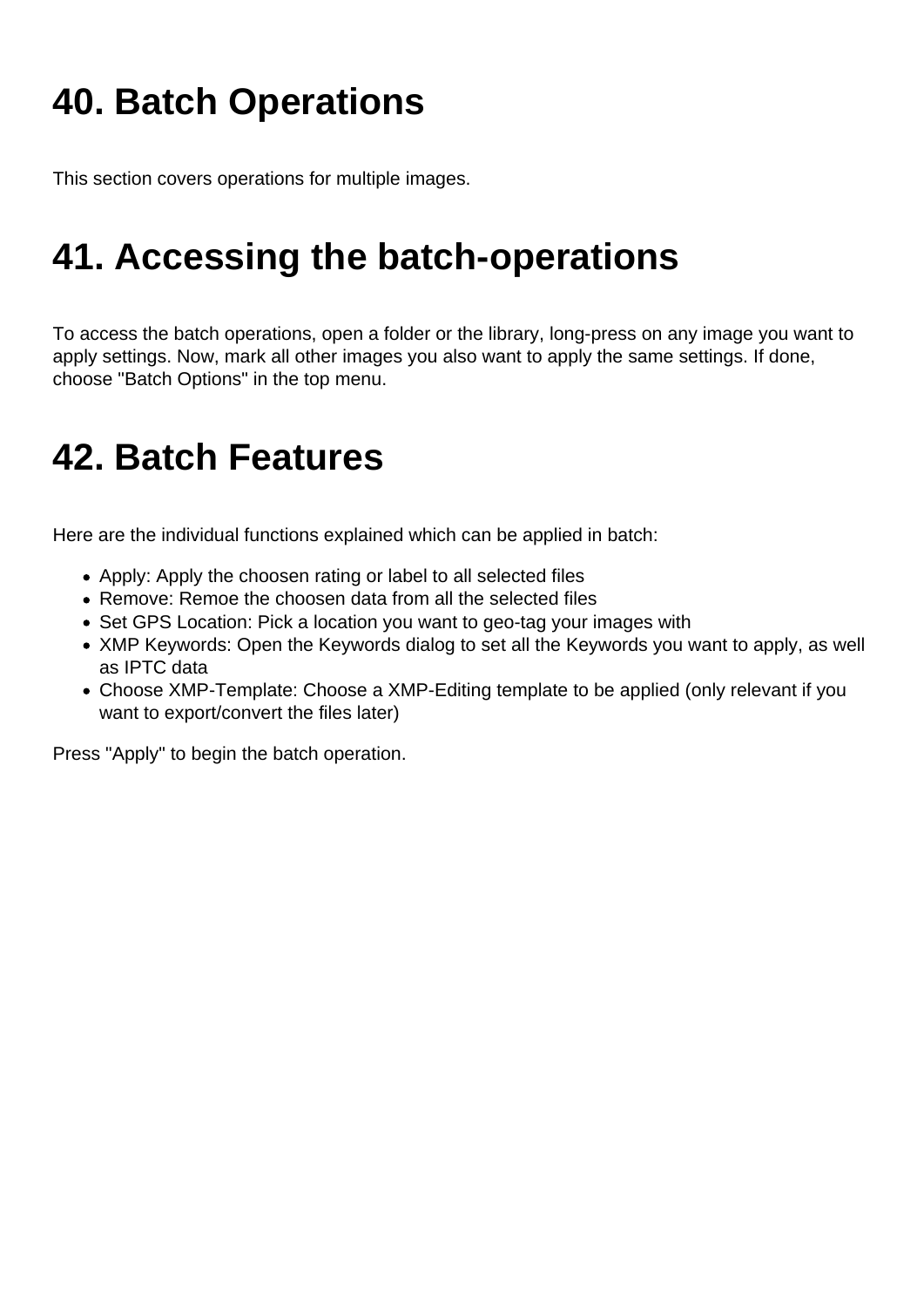# **43. Preferences**

This section explains all the individual, customizable options in Photo Mate.

## **44. Accessing the Preferences**

While in the Gallery, go to Menu and choose "Preferences..."

# **45. Files**

#### **Group Raw & Jpg Files**

When enabled, the app will look for files with the same name where both a jpg and raw file exists. For viewing, the jpg will be used, for editing, the raw will be used. Changing metadata will affect both files. Deleting an image will delete both files.

Hint: This option does not affect displaying in the gallery. In this case, files are not grouped.

#### **Hide XMP files**

When enabled, the xmp files (files containg editing information and metadata for raw files) won't be shown in the gallery.

#### **Use Recycle**

Choose this option to use a recycle bin. When you delete files, they're moved to the recycle bin first. You can access the Recycle Bin in the left sidebar in the gallery.

## **46. Gallery**

#### **Item Count Portrait / Landscape**

Number of images per row in the gallery.

Hint: This value can also be changed by using a 2 finger pinch to zoom gesture in the gallery

#### **Show Favorite Folders**

When enabled, the left sidebar will always be shown when opening Photo Mate.

#### **Show Ratings / Labels / Edits**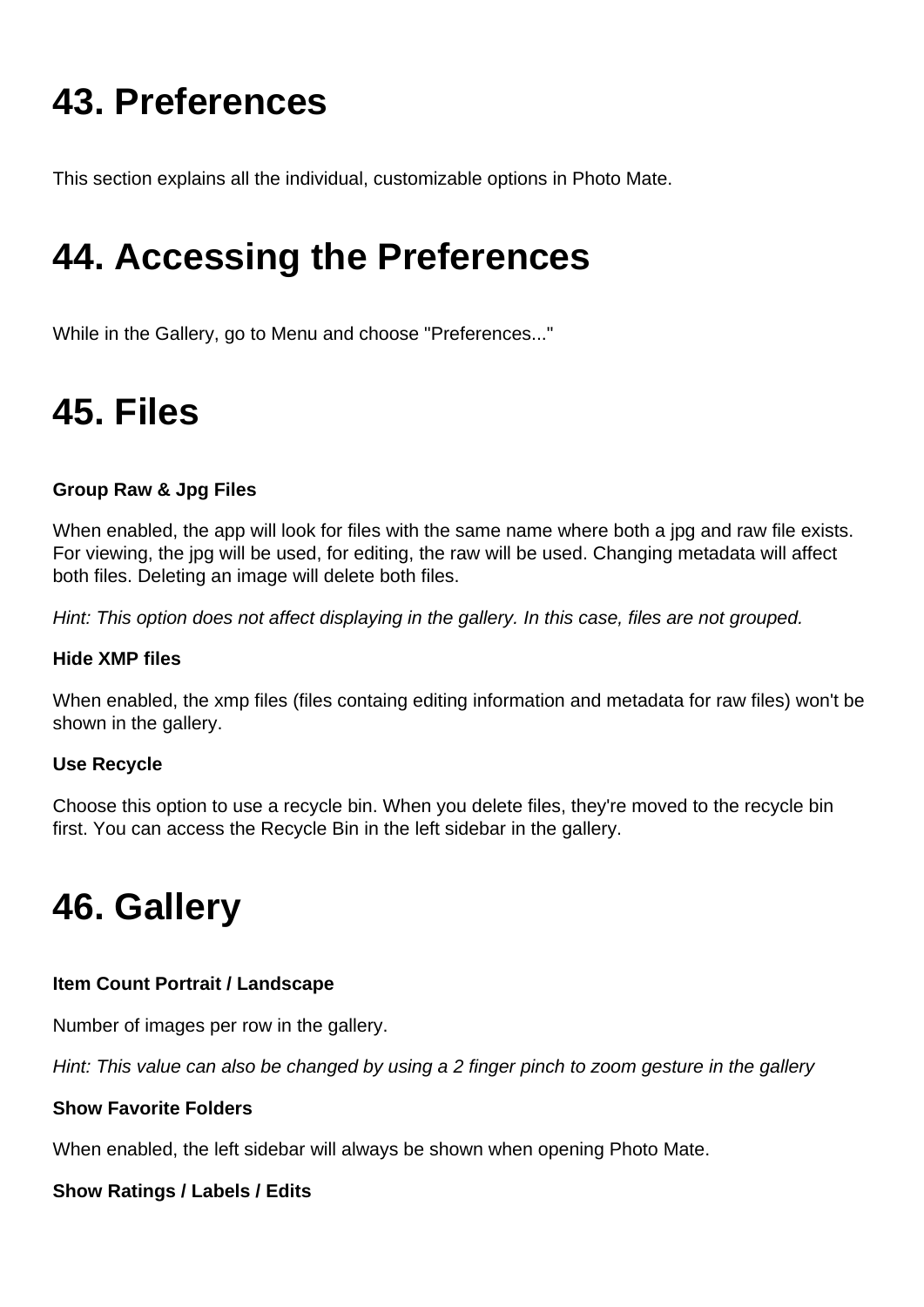When enabled, the metadata of the image is shown in the gallery.

Hint: These option may affect the performance when enabled

#### **Default preview method**

This option allows you to choose what happens when you tap an image. You can either directly open or edit it, or always show a dialog to ask for it.

#### **Render folder content**

When enabled, all folders will show small thumbnails inside with images they're containing.

### **47. Library**

#### **Automatically add images**

When enabled, all images you view or open will be added to your library

#### **Keep missing files**

When you disable this option, Photo Mate will regulary check which files are removed and also remove them from your library

### **48. Editing**

#### **Raw-Cache duration**

Choose the number of days Photo Mate will keep previews of raw-files (for editing only). Using 0 will disable the cache.

#### **Full-Size Preview**

When enabled, Photo Mate will edit the full-size resolution for previewing. Only affects editing raw files. May causes crashes when your device has too less memory.

#### **Left-Hander-Optimized**

When enabled, the toolbar will switch position so it's easier to access for left-hander.

#### **Lock orientation**

Locks the orientation to landscape in the editing mode.

#### **Choose your lenses**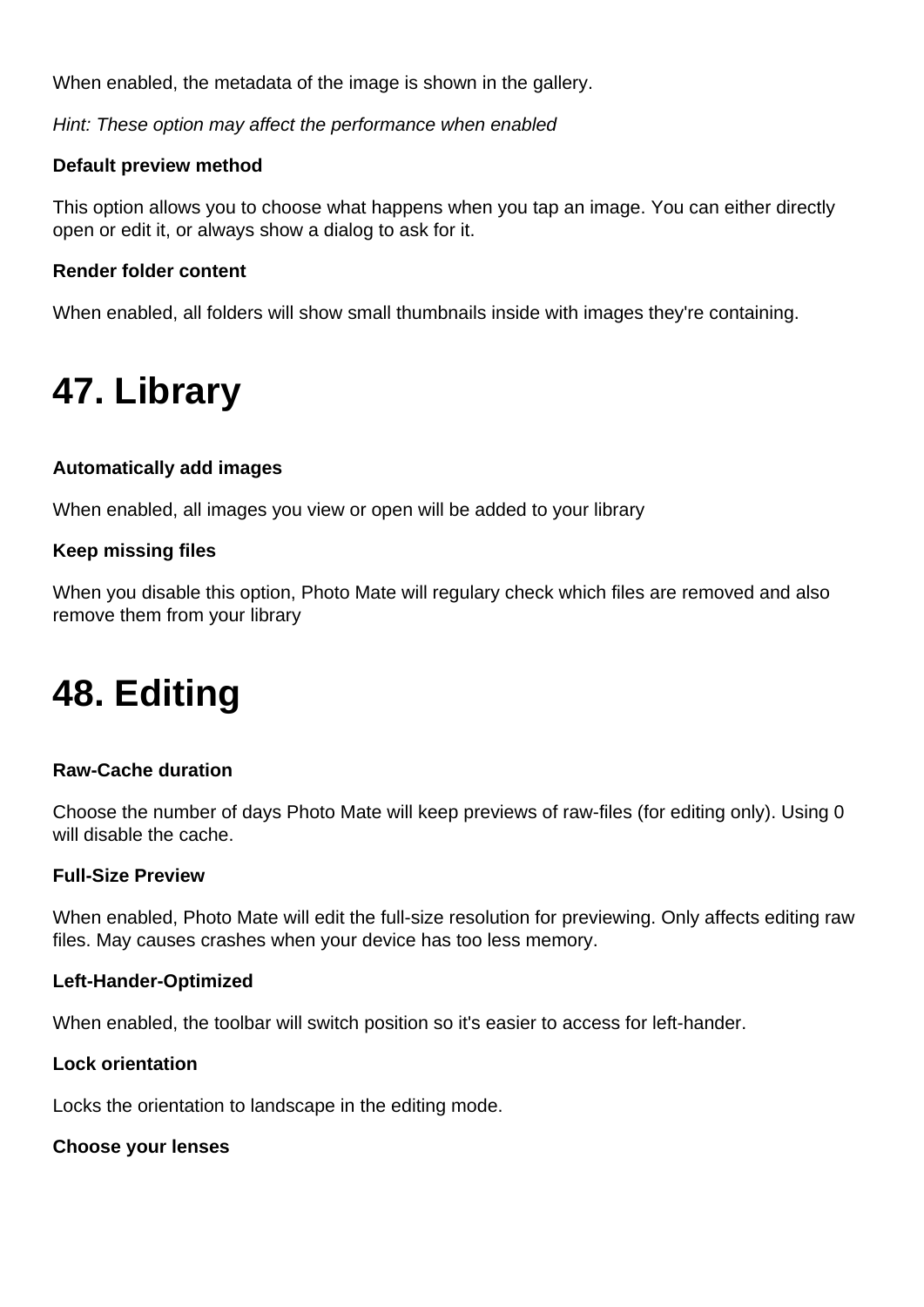You can select all the lenses you own here, so when you choose a lens profile, you'll only see your lenses.

#### **Export XMP presets**

Exports all your current xmp presets. Useful if you want to switch to an other device or share your presets online.

## **49. Watermarks**

70

### **50. Performance**

114

# **51. Displaying**

#### **Set Color theme**

Choose a different color theme for the app look (e.g. White or Black)

#### **Maximum screen brightness**

Choose the screens where you would like to always have the full screen brightness

#### **Use Immersive Mode**

When enabled, the android navigation bar and status bar will be hidden to have more real estate for Photo Mate.

#### **Double Tap Zoom Factor**

Control the zoom factor when double tapping on images to zoom in (e.g. 100% or 200% zoom)

#### **Choose language**

Use a language different from your current

#### **Custom Exif Display**

Use a different exif display layout (the exif information you see on top on the image).

#### **Thumbnail Scaling**

Choose whether to crop thumbnails to let them all have the same dimensions or to fit the dimension to the image size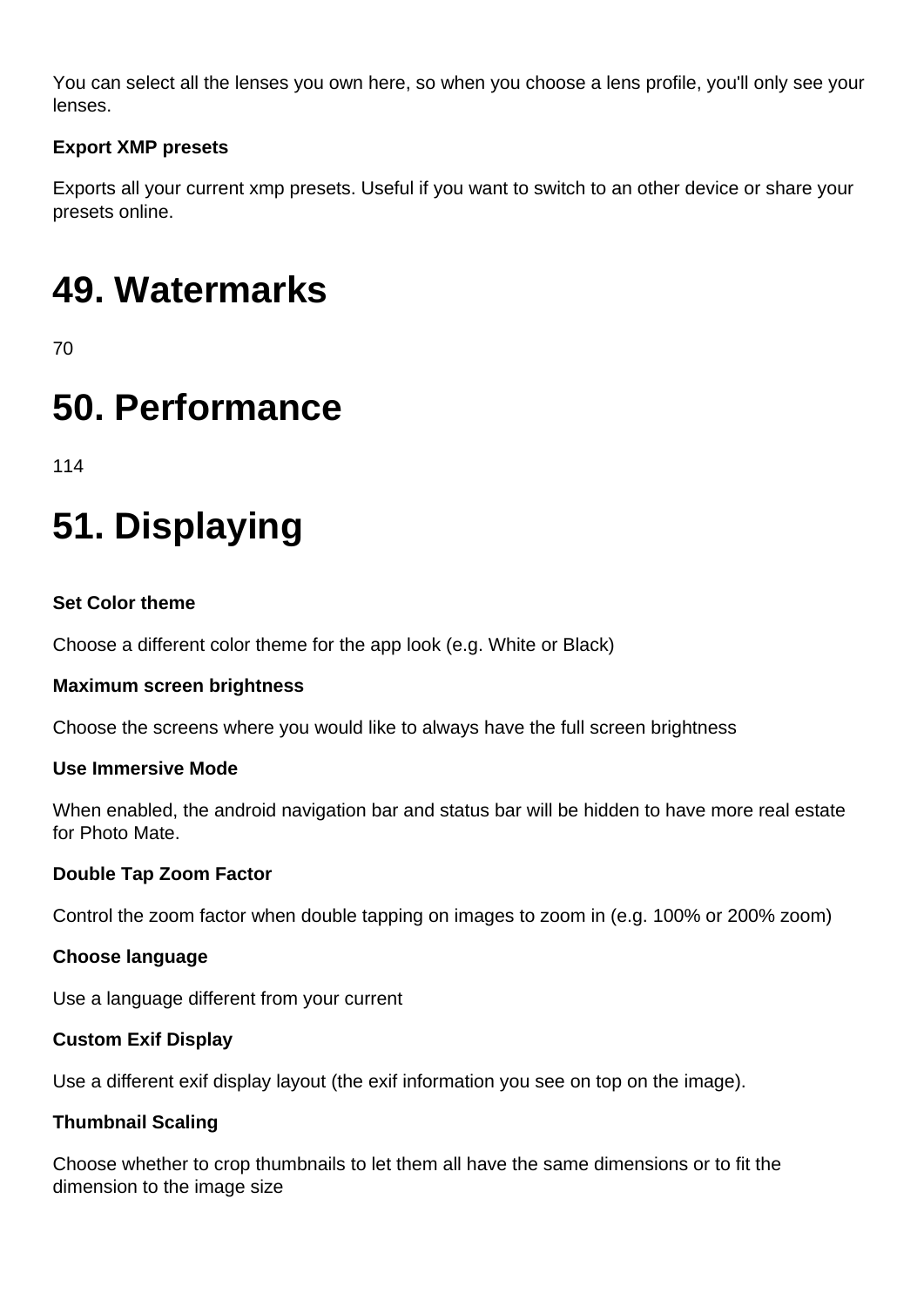#### **Menu-Appearance**

Choose if you always want to see text explanation for all menu items, or just see symbols, or use the default (sometimes on, sometimes not, recommended)

#### **Render XMP settings**

When enabled, edits you've done to images will be displayed everywhere, even when you view the still un-exported image

Hint: May affect performance when enabled

## **52. Compatibility**

#### **Set Label-Names**

Choose the names for the different colors of your labels. We recommend to use the same names as you use in your desktop software.

#### **XMP Data inside JPG**

When enabled, Photo Mate will store editing and metadata information inside the exif data for jpg files. Disable it if you don't want Photo Mate to alter your original files.

### **53. Decoder**

#### **Raw Decoder**

Enable or disable the raw decoder.

#### **Raw Decoder Quality**

Choose the bayer interpolation mode. Recommended modes are PPG or AHD.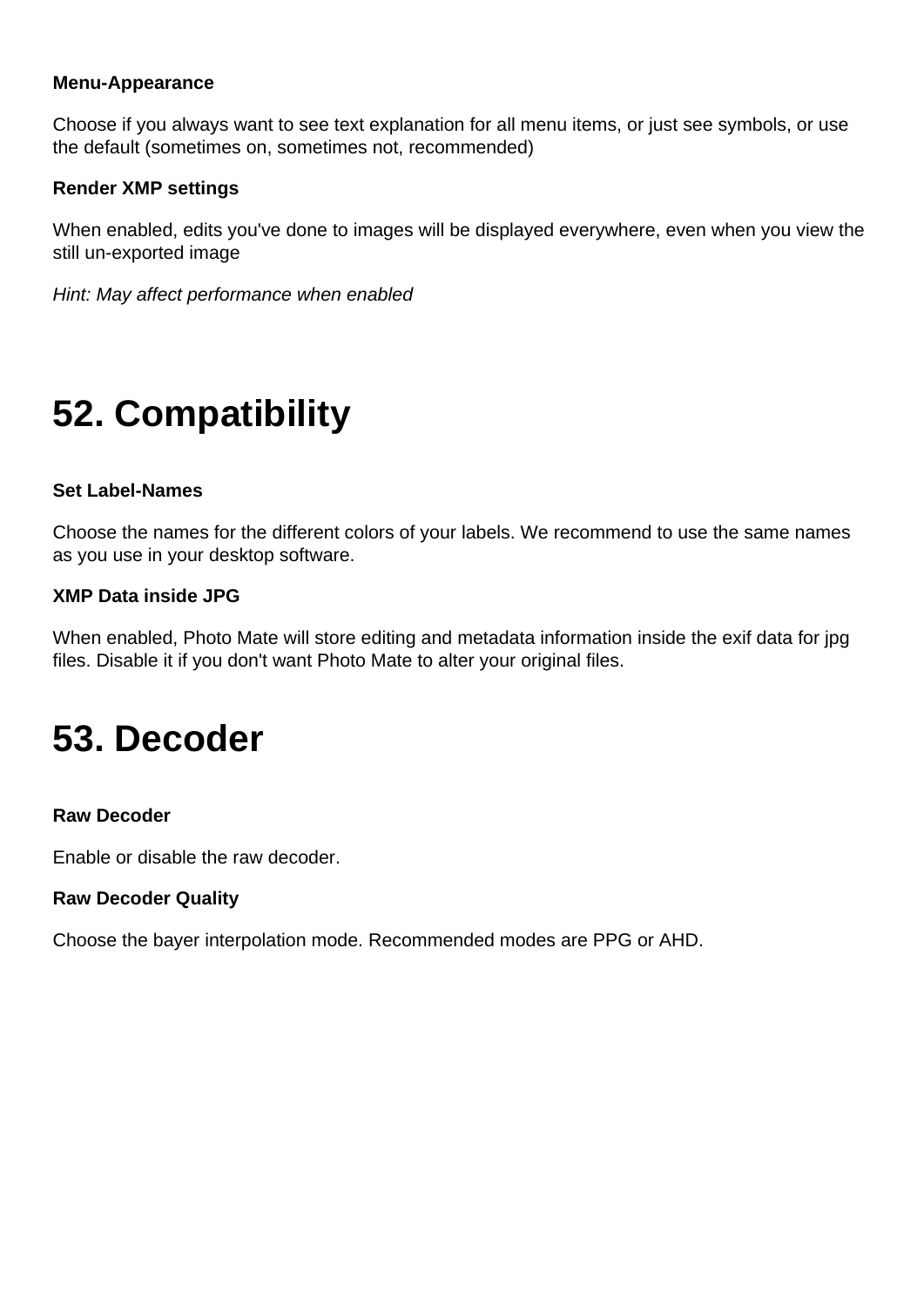# **54. Performance**

This section covers tips and tricks to improve the performance of Photo Mate.

### **55. General**

Some general tips to improve the overall performance of the app:

- Use fast (Class 10 or U3) external memory cards
- Disable any energy saving of your device and enable performance mode
- Close background services if possible
- Try to keep your device cool to prevent downclocking of the cpu

## **56. Gallery**

How to improve the speed of the gallery:

(Settings can be found under Menu -> Preferences -> Performance)

- Enable "Use embedded exif thumbnails"
- Disable "Rotate thumbnails"
- Disable "Raw-Decode thumbnails"
- Disable "Render XMP Settings" (Preferences -> Displaying)

# **57. Viewing**

- Disable "Always Full-Size Preview" (Preferences -> Performance)
- Add folders you want to view to the library

# **58. Editing**

- Set a lower Preview-Quality (Heading "Preview")
- Disable the histogram
- Export images in smaller sizes
- (Exporting only) Set a lower raw-decoder quality (Preferences -> Decoder)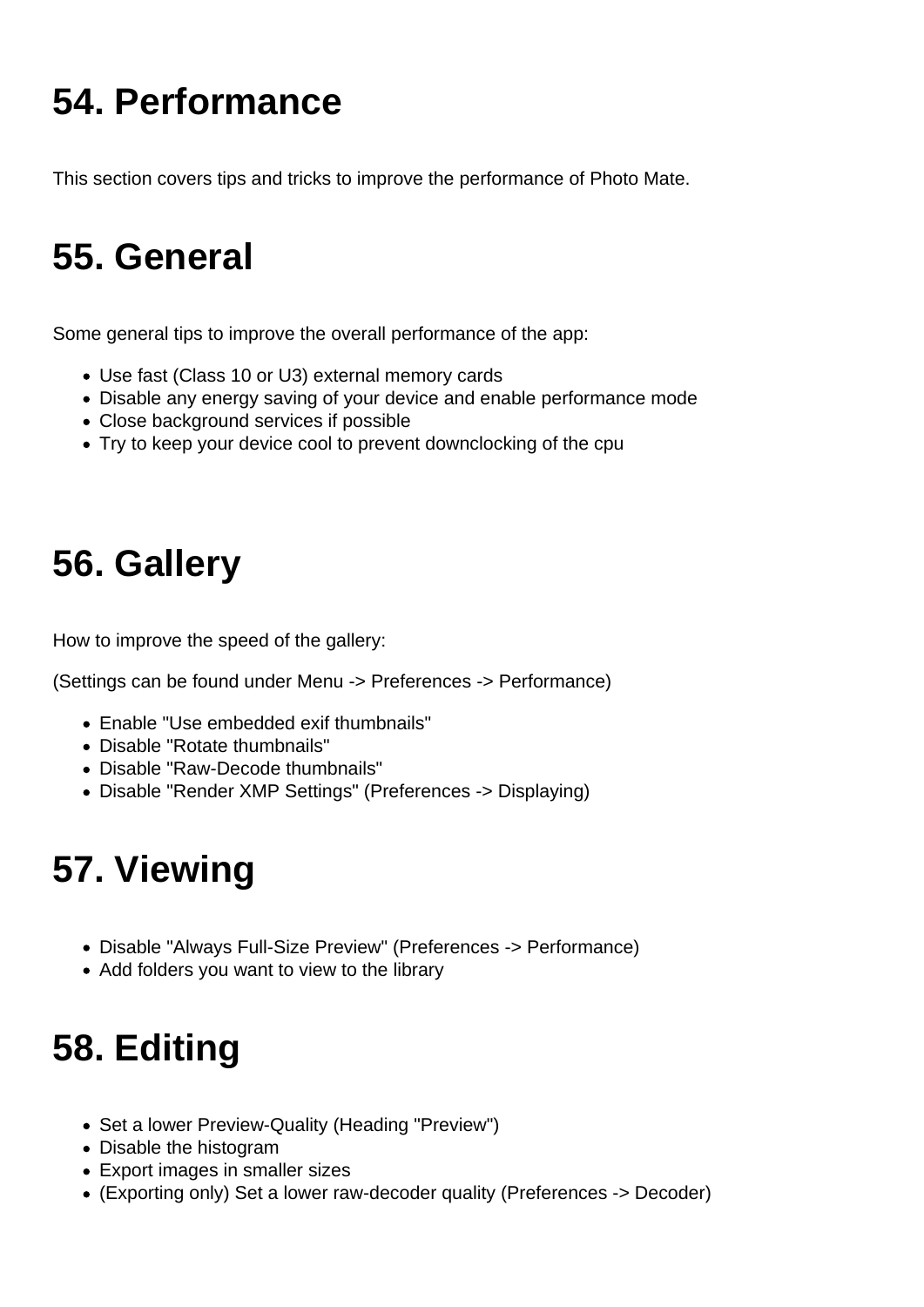# **59. FAQ**

This section covers some Frequently asked questions and answers.

# **60. After editing an image, it still looks the same in the gallery**

All edits you do on an image won't touch the original image, but are stored in a sidefile (raw images) or the exif data (jpg images). The edits are just getting applied when you export the images.

If you always want to see the edits you've done, you can enable this by going into Preferences -> Displaying -> Render XMP settings.

Note: This will reduce the performance of browsing and viewing significantly, so only use this if you actually need it.

# **61. Does Photo Mate perform actual Raw decoding?**

By default, Photo Mate does not decode raw data and only reads the embedded jpg-file of your Raw-Image when viewing images.

However, when you're going to edit an image, Photo Mate will decode the actual raw-data.

Here are some of the differences between actual decoding and reading embedded jpg data:

|                             | Embedded-JPG                                  | Raw Decoding             |
|-----------------------------|-----------------------------------------------|--------------------------|
| Speed / Performance Fast    |                                               | Slow                     |
| Size                        | Not always full-size                          | Full-Size                |
| Quality                     | Good, but already processed Good, Unprocessed |                          |
| Dynamic Range               | Limited                                       | <b>Full Camera Range</b> |
| <b>Editing Capabilities</b> | Small                                         | Large                    |

# **62. Editing and Exporting Time**

A common question asked by users is how long it actually takes to edit and convert raw-images on a device like a tablet. Unlike a "real" pc, tablets and smartphones have significantly weaker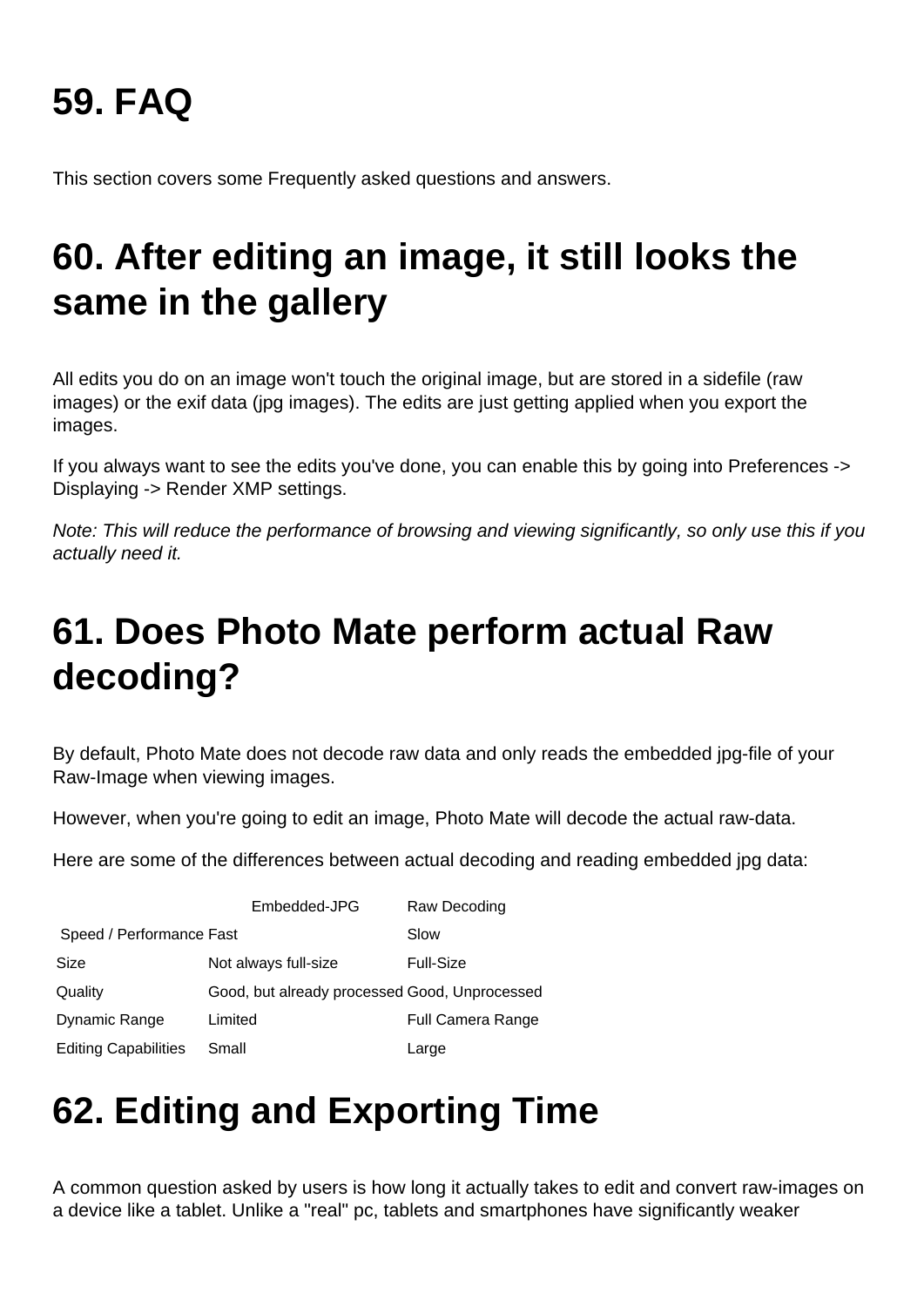hardware, although on first sight it may looks like they also delivering desktop-class performance, but that's not true. Since these hardware is made for low power-consumption, passive cooling and small form-factors, you have much lower computing power than on any desktop pc (even low-end desktop pc's).

However, the question is still interesting, especially if you want to convert a lot of images. Raw-Image Processing is usually not a lightweight task, if you used software on your pc before, you probably already noticed that even desktop-pc's need some time to handle and edit these files.

So this page shows a chart for processing times on common devices. All these measures where taken manually, so they're may not perfectly accurate.

The measured time includes the full image decoding (Raw Image, Canon CR2), processing and saving as jpg-file in full resolution (including exif-data).

The "Basic" option includes: Whitebalance-Changes, Exposure, Contrast, Vibrance, Clarity

The "Advanced" option includes: Everything from Basic + Luminance + Color-Noise Reduction + Lens-Profile Adjustments (Vignetting, Distortion and Chromatic Aberration)



All Measurements were done using Photo Mate R2 2.5 (Release Version)

## **63. How can I create Auto-Lens profiles?**

Photo Mate R2 1.7 introduces Auto-Lens Correction features.

Vignetting (light falloff at the borders of the image), Chromatic Aberration (Red/Cyan color-fringing)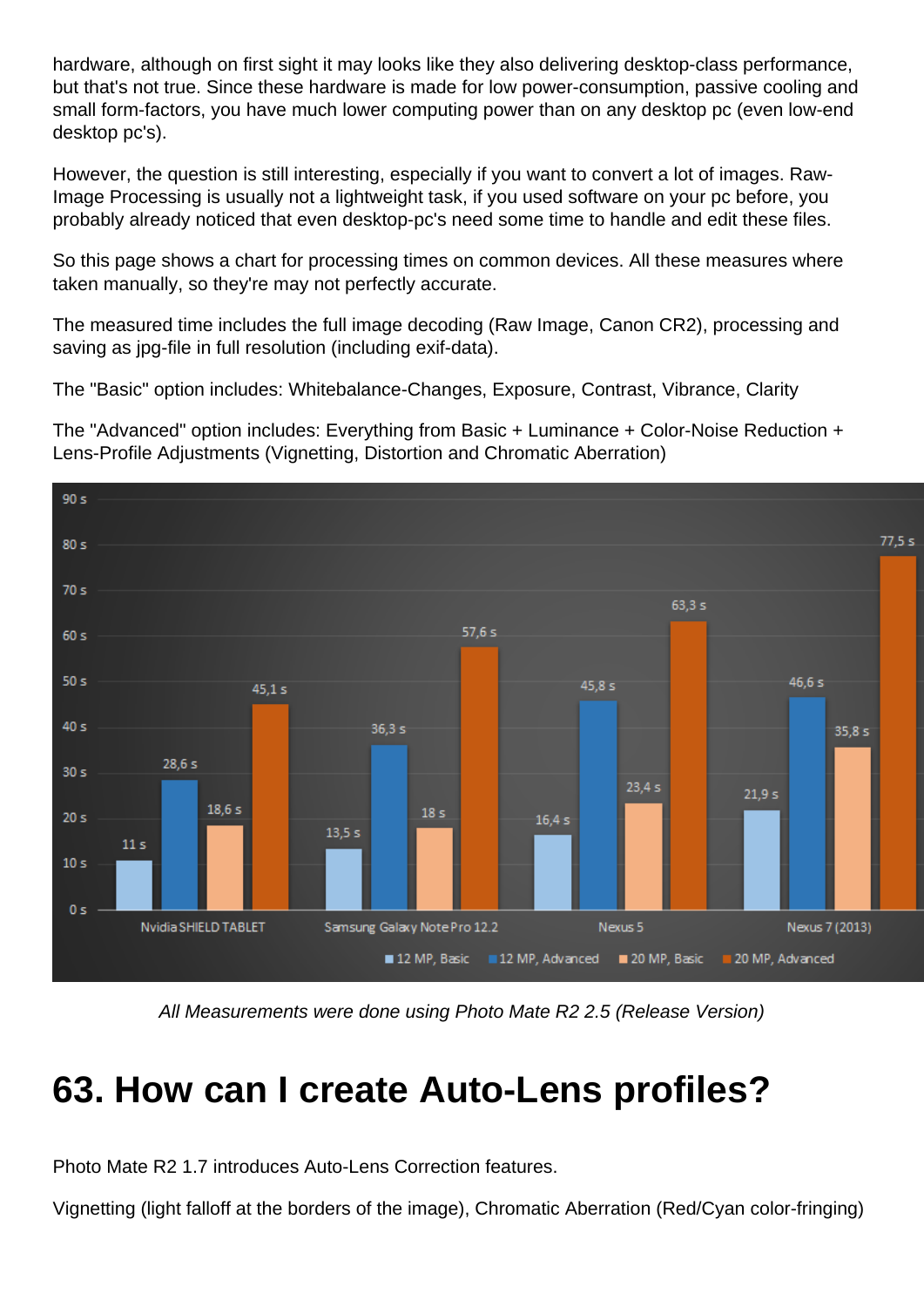as well as Lens-Distortion can be corrected automatically.

When you open an image and Photo Mate says "Lens Profile found" (Tab Lens-Adjustments), you probably don't have to do anything. Your Lens is already supported.

Depending on your lens, some of the features (Vignetting/CA/Distortion) may not supported, though. In this case, you can still refer to this tutorial.

### Case 1: Photo Mate says "Lens Profile not found"

There are 2 variants in this case:

a) The "i"-icon can be selected

Press on it, and see if you can find the lens you shot with in the list. If yes, please send us a rawfile and the actual lens-name of the lens you was using via mail.

Check this by using Photo Mate, open the image and go to Exif-Data. If you see your Lens information (just the Focal-Length is not enough!), contact us. Otherwise, check the Exif-Information from your raw-image with some external software. If there is no Lens-Information, you always have to select the Lens manually.

If not, read ahead at "Creating a new profile"

b) The "i"-icon can't be selected

In this case, Photo Mate could not find a camera-profile. In this case, we also need the raw-file and information about your camera (if you have some). Otherwise we'll look ourselfs online.

### Case 2: Photo Mate says "Lens Profile found"

Then set the checkbox "Use Lens-Profile". See what parameters are supported. If you can see that some are missing (like Chromatic Aberration Red/Cyan sliders are still available or Vignetting options are still available) you can read ahead at "Creating a new profile"

### Creating a new profile

In case your lens is currently not supported or some important corrections are missing, you can help us supporting your lens in a future release.

First, please go to [wilson.bronger.org/lensfun\\_coverage.html](http://wilson.bronger.org/lensfun_coverage.html) and check if your lens or the corrections are really not supported. Otherwise please contact us first!

Since Photo Mate supports the Lensfun-DB data, you can use their tutorials to create profiles. Here are some links to the tutorials.

- **[Lens Distortion](http://lensfun.sourceforge.net/calibration-tutorial/lens-distortion.html)**
- **[Lens Chromatic Aberration](http://lensfun.sourceforge.net/calibration-tutorial/lens-tca.html)**
- [Lens Vignetting](http://lensfun.sourceforge.net/calibration-tutorial/lens-vignetting.html)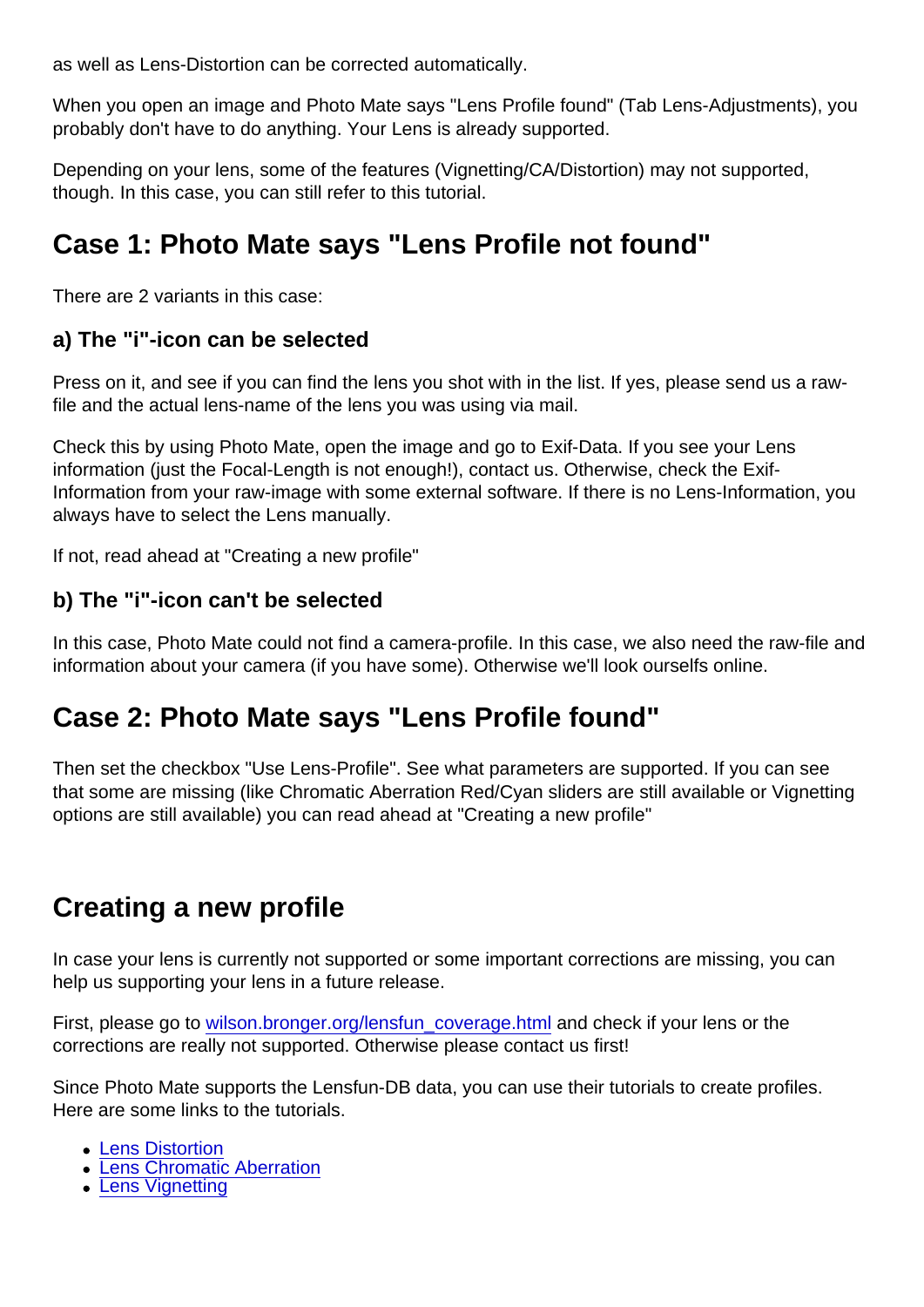(Don't get irritated by all the complicated formulars, at the end you can calculate all the values automatically!)

#### Create or Edit the XML-File

Put all the values together in a XML-File like described in the tutorials. If you edit a lens, we recommend you extend the current lens-profile and edit it.

Please also make sure that you add your camera's crop-factor. You can find it in the xml-files, simply search for your camera.

#### Send the XML-File

You've got two options:

- You can send it directly to the maintainers of the Lensfun-Project. See the information here: [lensfun.sourceforge.net/calibration/](http://lensfun.sourceforge.net/calibration/)
- If you mainly need the profile in Photo Mate and want to make sure that you've it already in the next version, send the profile directly to our support: #mail

Please, just use one of the options! If you send it to us, we'll forward it to the project, so you just need to send one mail.

### 64. How to convert raw files to jpg files

- 1. Open the folder in the gallery
- 2. Press the menu button. This is either the one on your device or in the upper right corner on tablets.
- 3. Select the option "Export all images..."
- 4. Set as target-format "JPG"
- 5. If you want to quick-convert the raw-files, disable the "Render XMP-Settings" (this will only read and convert the embedded jpg of your raw-files)
- 6. Start the convert process

### Keywords:

batch folder batch-processing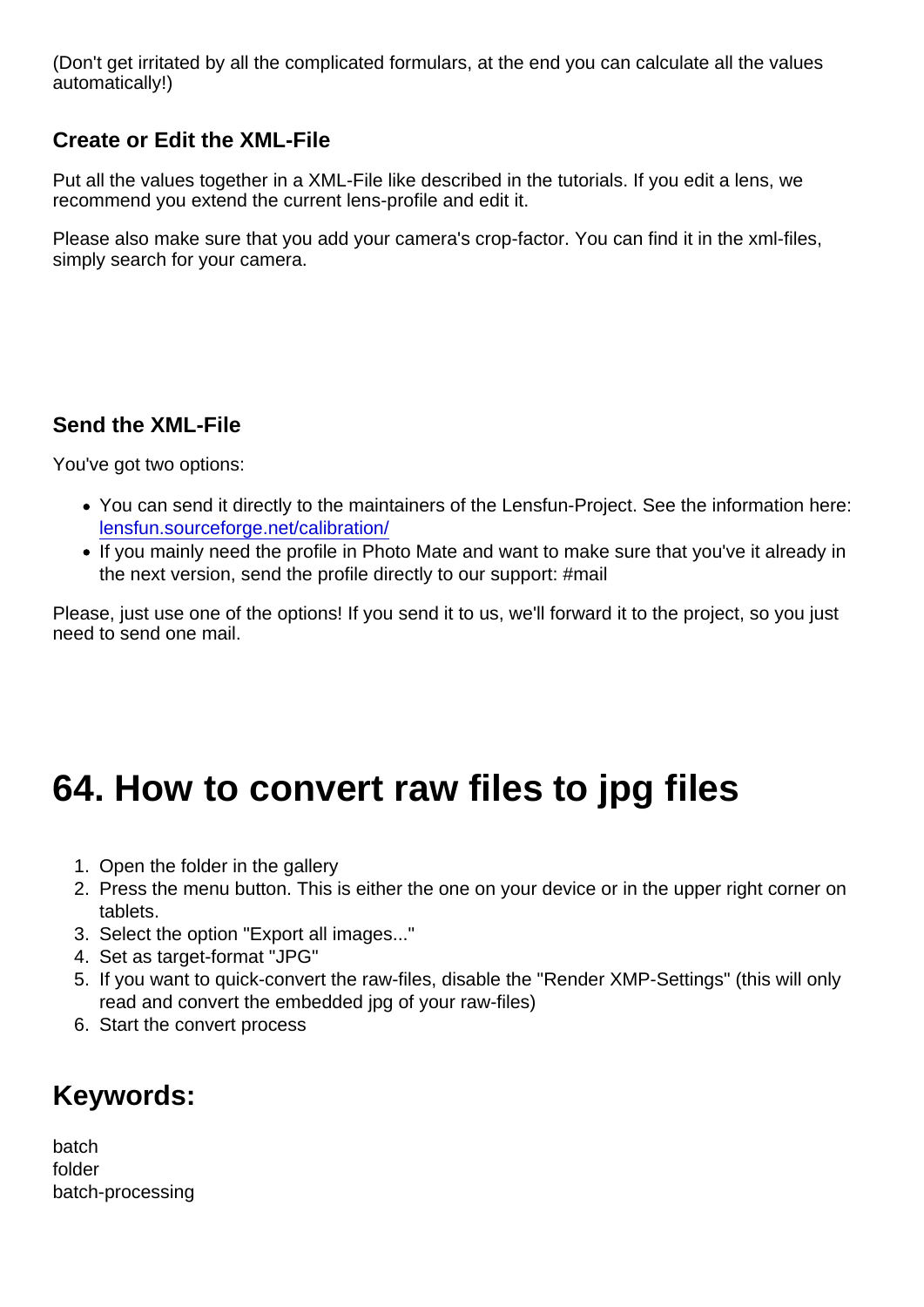# **65. How to import images from an usbconnected camera**

- 1. Connect the camera to your device
- 2. Turn on your camera
- 3. Android should come up with a list of available apps. Choose Photo Mate to handle the event.
	- 1. If there **doesn't** come up a list but directly an app (like the gallery for instance), go to the settings
	- 2. Choose Apps and select the application which came up from the list
	- 3. Choose the button "Clear defaults"
	- 4. Disconnect your camera and restart at the beginning

### **Keywords:**

mtp media transfer

# **SD Card on Android KitKat**

Since Android 4.4 ("KitKat"), external apps are not allowed to write on any external storages (External SD-Cards, USB-Storages, etc.)

For Photo Mate, this means you may view and even edit images on that storages (when you edit, the XMP-Data is stored in the internal Photo Mate folder), but exporting images to that location is not possible. What if you want to save to your external storage, anyway?

- If you're using Lollipop, please access your SD-Card via Photo Mate. It will ask you to follow necessary steps to re-activate the writing permissions.
- If you don't have a rooted device nor lollipop and don't want to root it, you can create a folderstructure on your external storage which should look like: Photo Mate R3: Android/data/com.tssystems.photomate3 Photo Mate R2: Android/data/com.tssystems.photomate2 You can then use this folder and also write to this folder in Photo Mate. Please use your system's file explorer to create this folder first
- If you have a rooted device, you can find several tools to unlock this limitation.

### **Important!**

If you store your files in the external app directory, make sure you backup this directory before you uninstall the app! Android will delete this folder when you uninstall Photo Mate!

### **Keywords:**